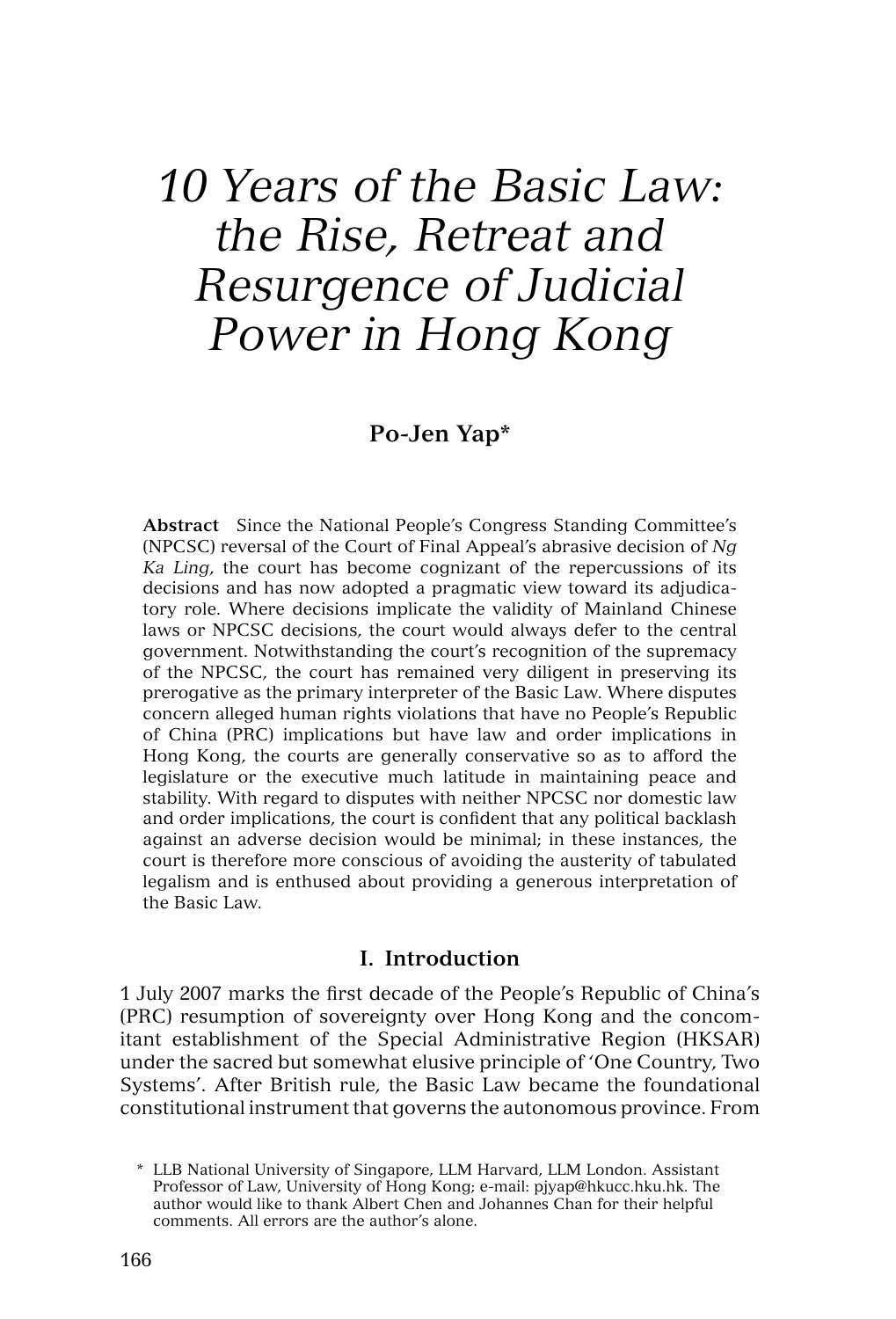the outset, the Hong Kong judiciary, tasked under the Basic Law to be the independent adjudicator between the government and the aggrieved citizenry, had the unenviable task of safeguarding the constitutionally enshrined fundamental liberties in the region whilst tending to the political sensitivities of the central government in China. This is no menial feat as it requires the preservation of the robust common law tradition within the confines of an essentially Chinese civil law instrument. The inevitable tussle for power between the judiciary, the executive branch of the Hong Kong government and the National People's Congress of the PRC was bound to ensue.

*Ng Ka Ling* marked a milestone in the constitutional history of the HKSAR as the Court of Final Appeal (CFA), in its first decision after the handover, asserted the power to declare Hong Kong Ordinances unconstitutional.1 More controversially, the CFA also proclaimed that the Hong Kong judiciary had the requisite duty and power to declare any legislative acts of the National People's Congress (NPC) (or its Standing Committee, NPCSC) inconsistent with the Basic Law.<sup>2</sup> This bold assertion naturally triggered the wrath of the Mainland and HKSAR government and was the catalyst to an unfortunate constitutional stand-off between the CFA and Beijing. Following a rabid chastisement that took the form of the First Interpretation by the Standing Committee of the NPC, the HK courts beat a hasty retreat in *Lau Kong Yung* wherein the CFA recognized the plenary powers of the NPC in constitutional interpretation.3 Their perceived abdication of the judicial duty to defend the rights of the Hong Kong people has naturally led to a general pessimism by academics about the fate of constitutional review in Hong Kong.<sup>4</sup> Others, like Professor Albert Chen, have become more optimistic as he perceives the judiciary to have chosen 'the golden mean between confrontation with and subservience to Beijing'. 5

In this paper, I would essentially argue that since *Ng Ka Ling*, the CFA has become cognizant of the repercussions of its decisions and legislative/executive reaction as such and has now adopted a pragmatic view toward its adjudicatory role and is keenly conscious of the consequences of its actions. Where decisions implicate the validity of PRC laws or NPCSC decisions, the courts would always defer to the central government. Notwithstanding the CFA's recognition of the supremacy of the NPCSC, the court has remained very diligent in

<sup>1 [1999] 1</sup> HKLRD 315 at 337.

<sup>2</sup> *Ibid*.

<sup>3 [1999] 3</sup> HKLRD 778 at 798.

<sup>4</sup> T. Martin, 'Hong Kong Right of Abode: *Ng Siu Tung & Others* v *Director of Immigration*—Constitutional and Human Rights at the Mercy of China' (2004) 5 *San Diego International Law Journal* 465 and S. Marsden, 'Regional Autonomy, Judicial Criticism and 2005 Interpretation: Judicial Independence in Hong Kong Compromised Again?', 36 *Hong Kong Law Journal* 117.

<sup>5</sup> A. Chen, 'Constitutional Adjudication in Post-1997 Hong Kong' (2006) *Pacific Rim Law and Policy Journal* 627.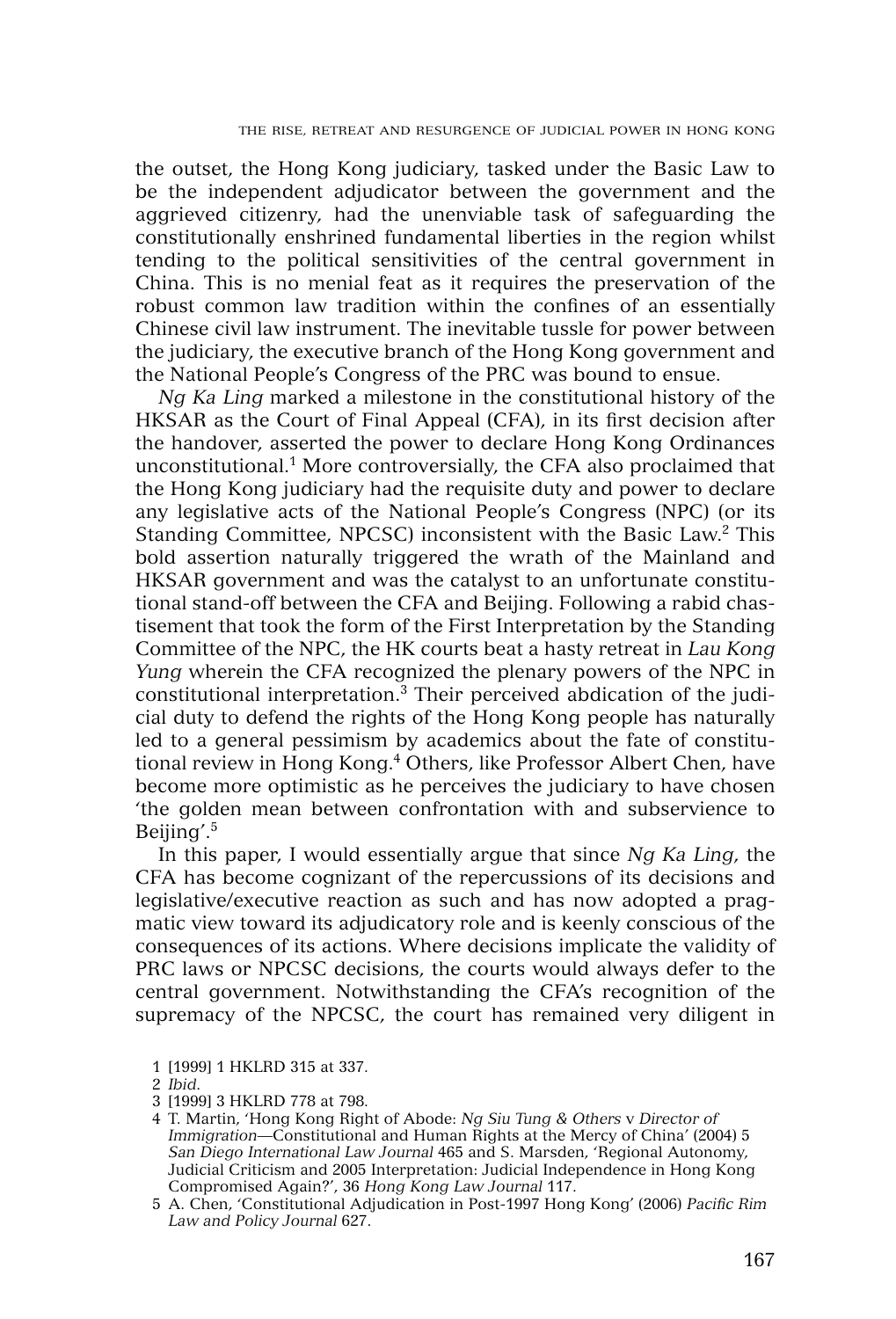preserving its prerogative as the primary interpreter of the Basic Law. Where disputes concern alleged human rights violations that have no PRC implications but have law and order implications in Hong Kong, the courts are generally conservative so as to afford the legislature or the executive much latitude in maintaining peace and stability. With regard to disputes with neither NPCSC nor domestic law and order implications, the CFA is confident that any political backlash against an adverse decision would be minimal; in these instances, the court is therefore more conscious of avoiding the austerity of tabulated legalism and is enthused about providing a generous interpretation of the Basic Law.

Section II of this paper begins with an expository tale of the *Ng Ka Ling* saga. It will chart and critique the dramatic rise and retreat of judicial power over the course of one brief year. Sections III to V continue with a critical examination of the judicial record of the CFA after *Lau Kong Yung.* Section III will focus on those disputes that implicate relations with the central government; Section IV will explore cases with no Mainland dimensions but which implicate internal law and order concerns and finally Section V will examine conflicts with neither concern. Essentially, I will debunk the conventional wisdom that post First Interpretation, the appellate courts in Hong Kong are pursuing a consistent path of moderate liberalism;6 instead I will argue that the liberality of their decisions hinges on the consequences they pose to Mainland relations and internal law and order issues.

# **II.** *Ng Ka Ling* **Saga**

In *Ng Ka Ling*, the applicants were children born in the Mainland to Hong Kong permanent residents. Their appeal essentially hinged on whether their right of abode in Hong Kong, as provided under Article  $24(3)$  of the Basic Law,<sup>7</sup> had been contravened by two Immigration Ordinances passed by the Hong Kong Provisional Legislative Council days *after* the handover. Essentially, the Ordinances required Mainlanders who wished to exercise the right of abode arising by descent to satisfy Hong Kong's Director of Immigration that they were indeed permanent residents and subsequently to obtain the Mainland authorities' permission to leave for Hong Kong. Furthermore, the Ordinance imposed criminal sanctions retrospectively on parties who entered Hong Kong after the entry of the Basic Law but before the enactment of the relevant immigration provisions.

<sup>6</sup> See *ibid*. at 630.

<sup>7</sup> Article 24 reads: 'The permanent residents of the Hong Kong Special Administrative Region shall be: (1) Chinese citizens born in Hong Kong before or after the establishment of the Hong Kong Special Administrative Region; (2) Chinese citizens who have ordinarily resided in Hong Kong for a continuous period of not less than seven years before or after the establishment of the Hong Kong Special Administrative Region; (3) Persons of Chinese nationality born outside Hong Kong of those residents listed in categories (1) and (2)'.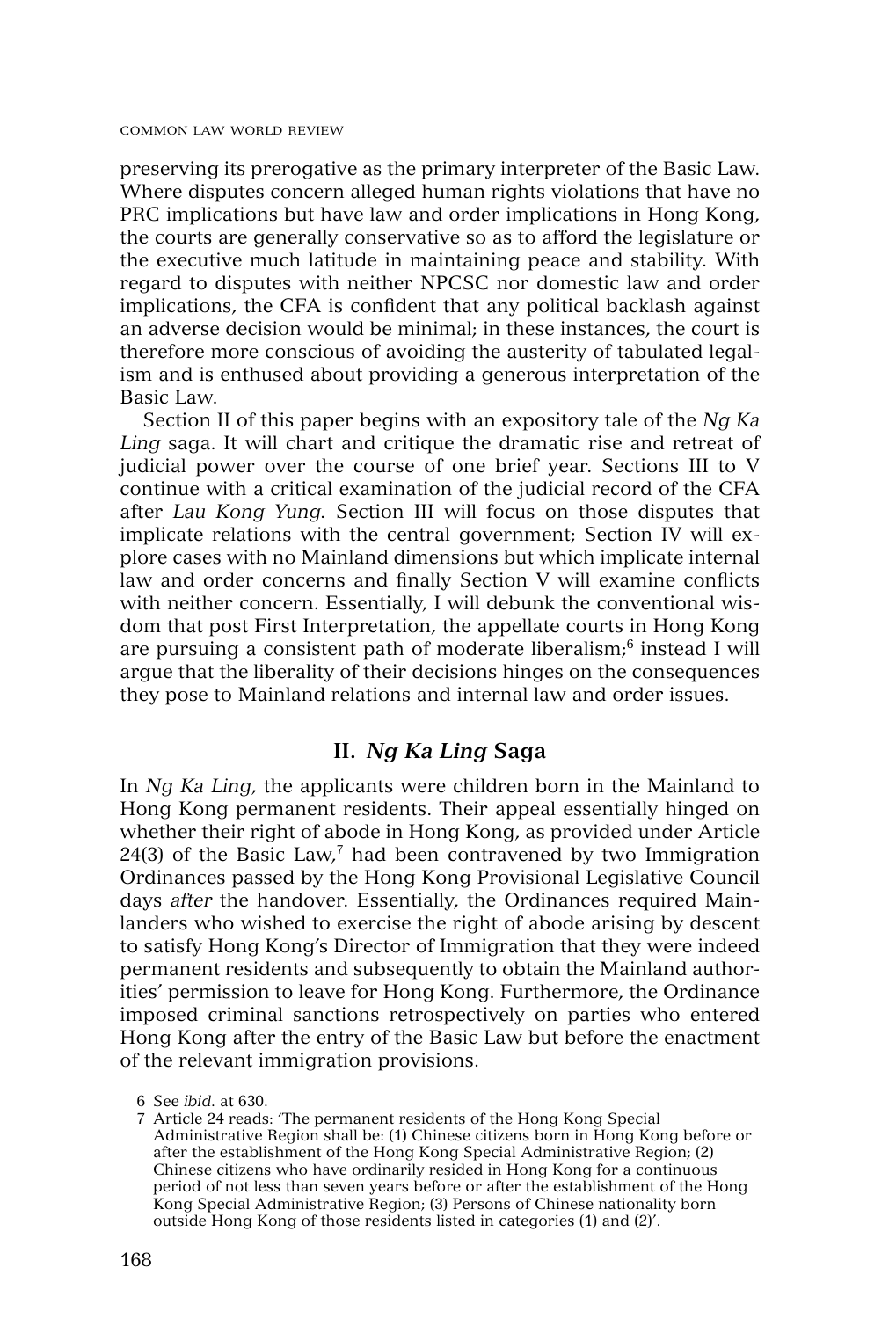On appeal to the CFA, the Chief Justice, on behalf of a unanimous bench, held that:

In exercising their judicial power conferred by the Basic Law, the courts of the Region have a duty to enforce and interpret that Law. They undoubtedly have the jurisdiction to examine whether legislation enacted by the legislature of the Region or acts of the executive authorities of the Region are consistent with the Basic Law and, if found to be inconsistent, to hold them to be invalid.<sup>8</sup>

This statement, though uncontroversial in light of *Marbury* v *Madison*<sup>9</sup> and numerous justiciable Bills of Rights littered across the common law jurisdictions, is significant in so far as the CFA is asserting, in its first decision since the handover, that the judiciary would perform its constitutional role of acting as a constitutional brake on the legislative or executive excesses of the Hong Kong government.

More controversial is the CFA's next declaration that sparked off the inevitable stand-off with Beijing. Rather immodestly, the judiciary held that the Hong Kong courts have the jurisdiction and duty to declare any legislative acts of the NPC or its Standing Committee inconsistent with the Basic Law if so found.10 Its reasons were threefold. First, the power of the Hong Kong courts to declare NPC acts inconsistent with the Basic Law was derived from the Sovereign (the NPC) given that the NPC had enacted, pursuant to Article 31 of the Chinese constitution, the Basic Law for the region. $11$  Second, as with other constitutions in the world, the Hong Kong courts had been vested with independent judicial power within the high degree of autonomy granted to the region and since it was for the Hong Kong courts to determine questions of legislative invalidity when they arose, this necessarily included the power to determine whether an act of the NPC is consistent with the Basic Law.12 Lastly, the court added that since the Basic Law was enacted to implement China's commitment, under the Joint Declaration with the British, to maintain the status quo in Hong Kong for 50 years as evidenced in Article 159(4) of the Basic Law, $^{13}$  the duty of the Hong Kong courts to enforce and interpret the Basic Law necessarily entails the power to strike down acts of the NPC that flouted this principle.<sup>14</sup>

The first reason can be easily dismissed. Just because the NPC enacted the region's Basic Law pursuant to its powers under the Chinese constitution, it does not necessarily follow that the regional judiciary has been granted the power to declare the NPC's acts inconsistent with the regional constitution. The second rationale stands on

10 [1999] 1 HKLRD 315 at 337.

- 12 *Ibid*. at 338.
- 13 Article 159(4) reads: 'No amendment to this Law shall contravene the established basic policies of the People's Republic of China regarding Hong Kong'.
- 14 [1999] 1 HKLRD 315 at 338.

<sup>8 [1999] 1</sup> HKLRD 315 at 337.

<sup>9 5</sup> US 137 (1803).

<sup>11</sup> *Ibid*.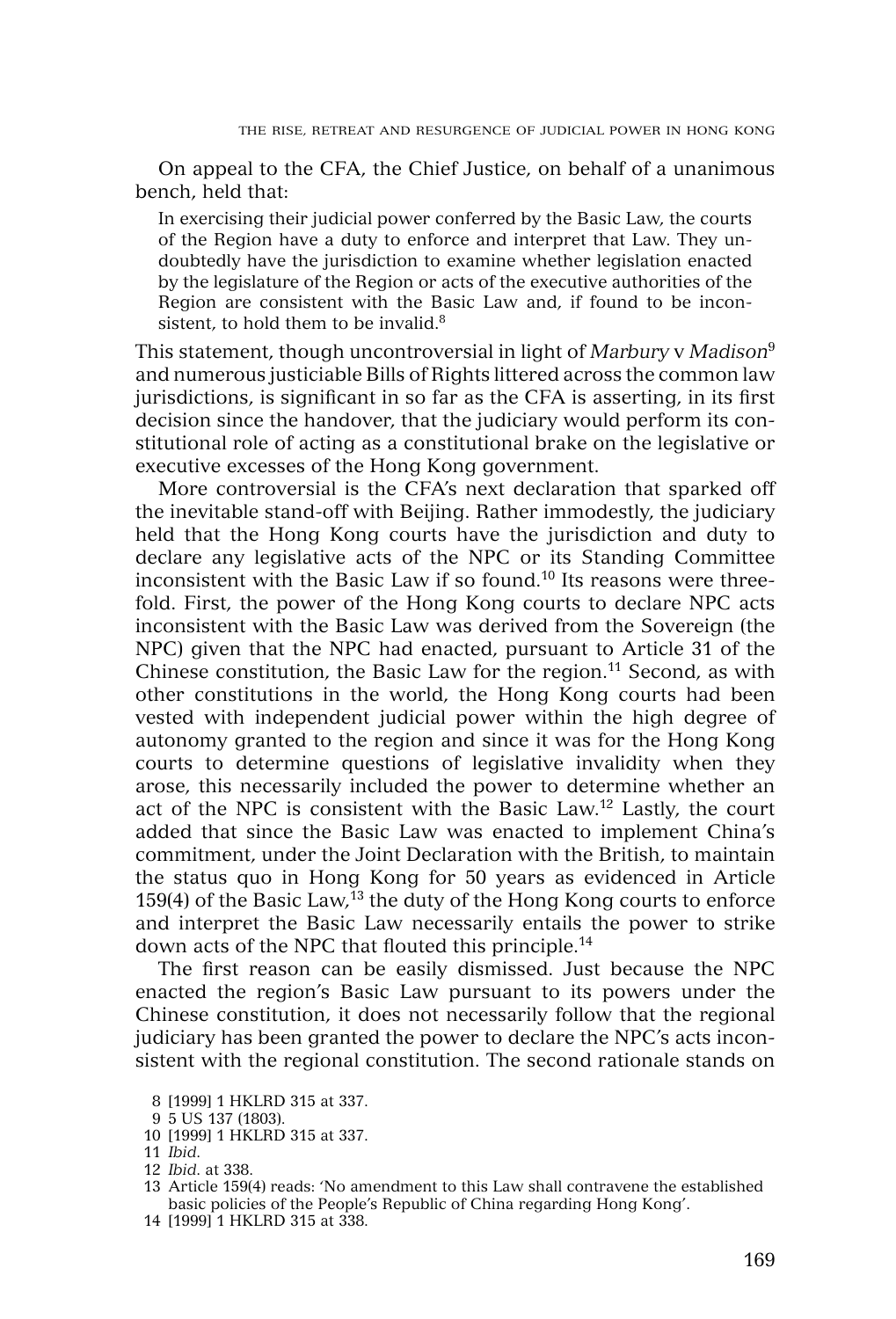even weaker grounds. Even if Hong Kong has been granted a high degree of autonomy over internal issues and the courts independent judicial power such that they can invalidate local Ordinances for being inconsistent with the Basic Law, it does not follow that the NPC has granted the regional courts the prerogative to invalidate its decisions for being so.

The most compelling argument for the existence of this power lies in the third reason. If I may rephrase this argument, it goes as follows: if the Hong Kong courts do not have the power to invalidate NPC decisions for being inconsistent with the Basic Law, the regional courts would be impotent in the face of any attempt by China to breach its treaty obligations under the Joint Declaration or its constitutional obligation under Article 159(4) to preserve the established basic policies regarding Hong Kong. Seen in this light, arguably the Hong Kong courts' jurisdiction to enforce and interpret the Basic Law necessarily includes the jurisdiction to adjudicate over acts of the NPC to ensure consistency with the Basic Law. However, read against Article 158 of the Basic Law, the tenability of this reading collapses. Article 158(1) unambiguously (and unfortunately I may add) vests the power of interpretation in the Standing Committee of the NPC. Article 158(2) continues by adding that the Standing Committee is to 'authorize' the courts of Hong Kong to interpret, on their own, provisions of the Basic Law which are within the limits of the region's autonomy. Therefore, since pursuant to Article 158(2), the power of interpretation granted to the Hong Kong courts is a delegated power from the NPC, it is legally untenable for the grantee to possess the powers to override the acts of the grantor. Article 158(3) of the Basic Law confirms this reading:

If the courts of the Region, in adjudicating cases, need to interpret the provisions of this Law concerning affairs which are the responsibility of the Central People's Government, or *concerning the relationship between the Central Authorities and the Region*, the Courts of the Region shall, before making their final judgments which are non-appealable, seek an interpretation of the relevant provisions from the Standing Committee of the National People's Congress through the Court of Final Appeal of the Region. When the Standing Committee makes an interpretation of the provisions concerned, the courts of the Region, in applying those provisions, *shall follow the interpretation of the Standing Committee*. (*emphasis supplied*)

Certainly, the question of whether Hong Kong courts have the authority to invalidate NPC acts concerns 'the relationship between the Central Authorities and the Region' and in so far as the courts have a constitutional obligation to seek and abide by an Interpretation from the Standing Committee, the judiciary is therefore deprived of the power to invalidate NPC decisions for being inconsistent with the Basic Law.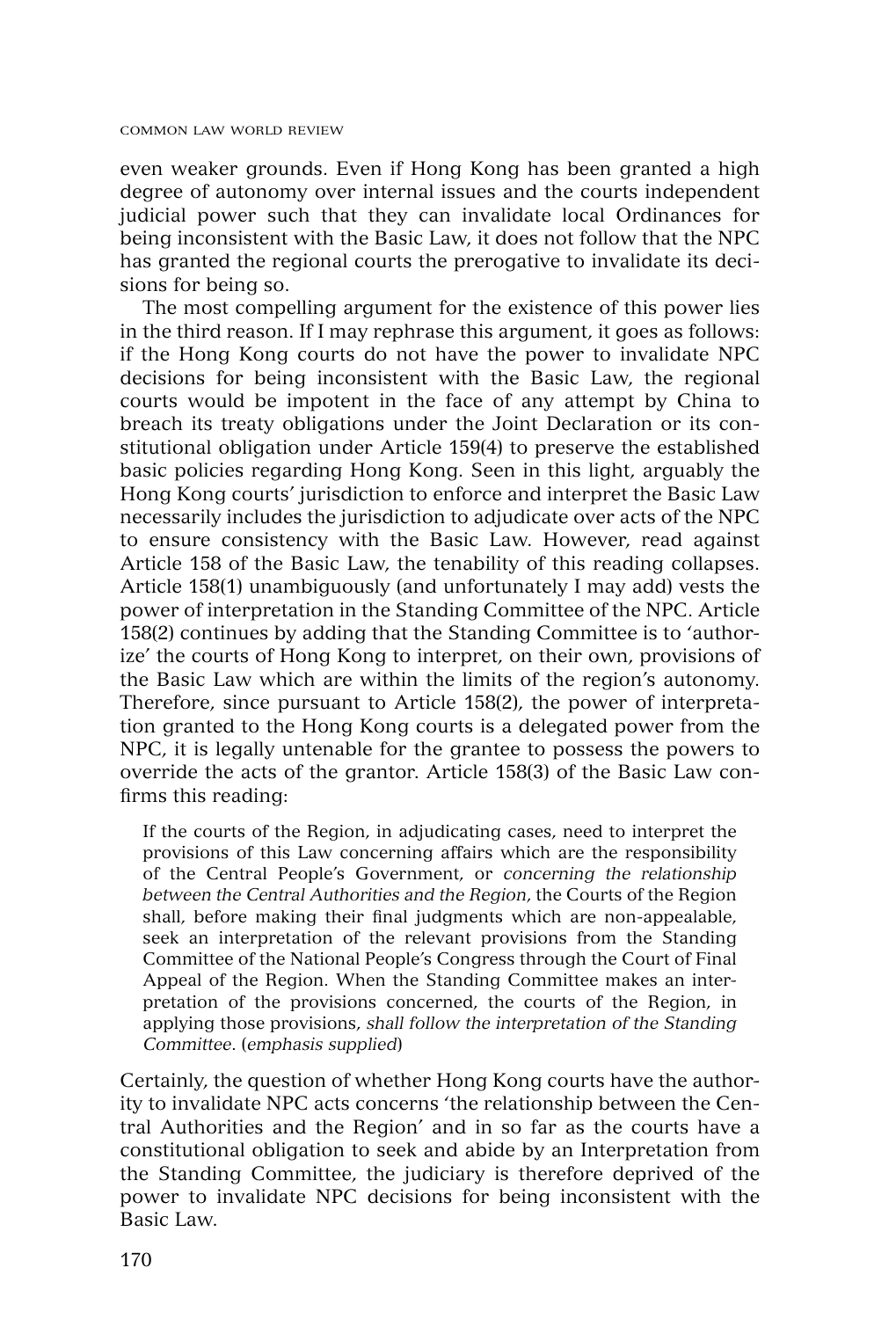The second controversy surrounding *Ng Ka Ling* stemmed from the CFA's refusal to refer the interpretation of Articles 22(4) and 24(3) to the Standing Committee and the court's insistence on interpreting these provisions on its own. Essentially in *Ng Ka Ling*, the CFA was confronted with two Basic Law provisions that ostensibly were in conflict. Article 22(4) states that for entry into Hong Kong, people from other parts of China must apply for approval from the competent authorities of the central government. Notwithstanding Article 22(4), Article 24(3) states that persons of Chinese nationality born outside Hong Kong to the region's permanent residents are to have the right of abode. The CFA held that such a duty to make a reference to the Standing Committee would only arise under Article 158 if two conditions were satisfied: (1) the Basic Law provisions under examination concern affairs which are the responsibility of the central people's government or the relationship between the central authorities and Hong Kong (henceforth termed 'the classification condition') and (2) the CFA needs to interpret such provisions as the interpretation will affect the judgment on the case (henceforth termed 'the necessity condition').15 Interestingly, the court held that in deciding whether the classification condition is satisfied, the judiciary must first identify which is the predominant provision that has to be interpreted. If the predominant provision is an excluded provision, the court has an obligation to refer its construction to the Standing Committee; but if the predominant provision is not an excluded provision, 'no reference needs to be made, although an excluded provision is arguably relevant to the construction of the non-excluded provision even to the extent of qualifying it'.<sup>16</sup>

Unfortunately, the CFA did not reason but simply declared that Article 24 was the predominant provision and not Article 22, and since the former provision concerned the recognition of permanent residency in Hong Kong, it did not relate to the relationship between the central authorities and the region and a reference to the Standing Committee was unnecessary. The rationale the court gave for this conclusion was provided in one short half-hearted explanation which stated cursorily that Article 24 is the 'very source of the right which is sought to be enforced by the applicants in these appeals'.<sup>17</sup> Certainly the appellants were relying on Article 24 to establish their right of abode, but as to *how* that made Article 24 the predominant provision that trumped a conflicting Article 22, the CFA decided to leave us all in the dark.

Eminent Basic Law scholar Professor Albert Chen has since attacked the CFA's reasoning on two fronts. First, he argues that the 'necessity condition' should be addressed first before the 'classification condition'

<sup>15 [1999] 1</sup> HKLRD 315 at 342.

<sup>16</sup> *Ibid*. at 344.

<sup>17</sup> *Ibid*. at 345.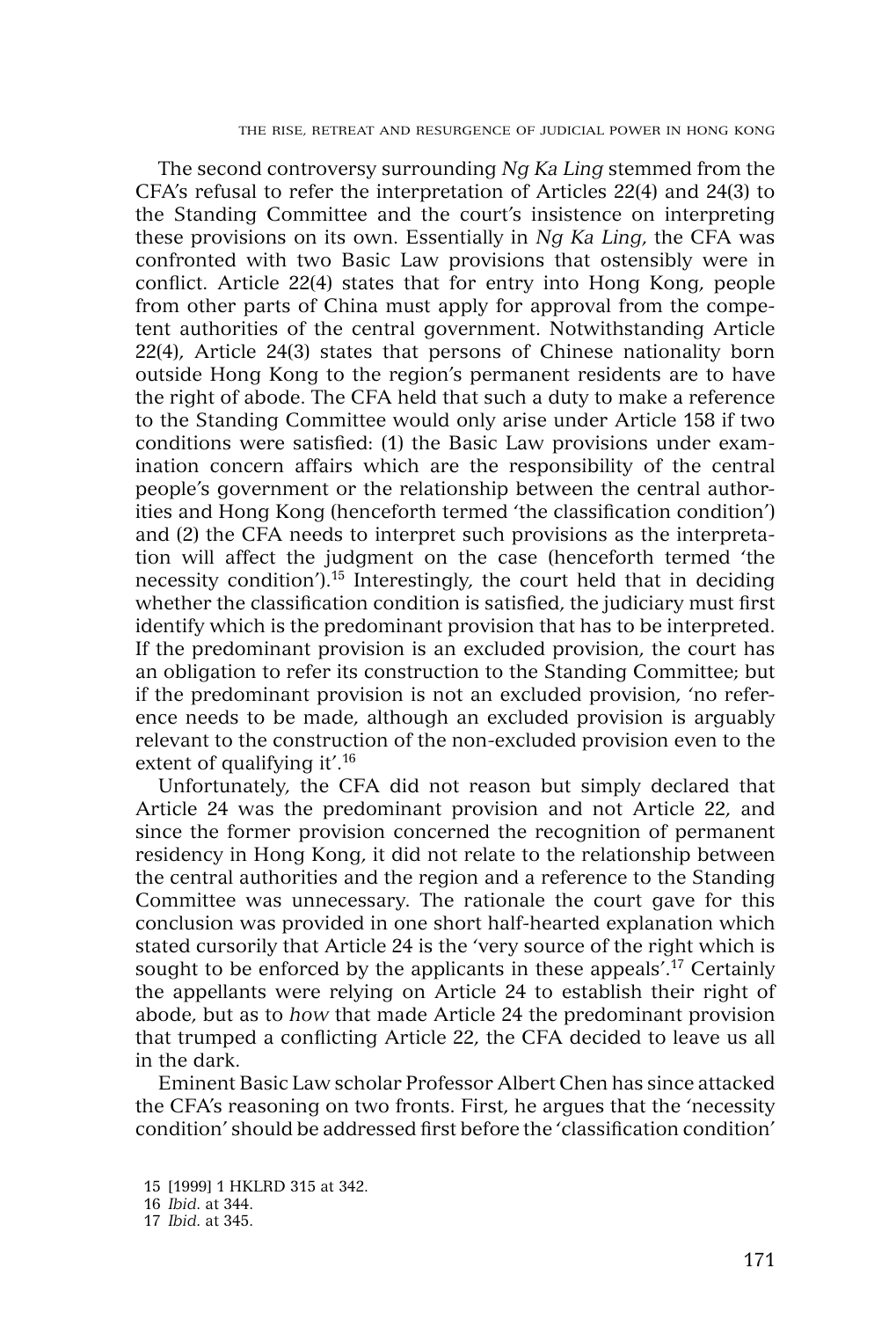and not the inverse approach taken by the courts; after all there is nothing for the court to classify unless and until the court first identifies, by the use of the necessity condition, what particular provisions of the Basic Law need to be so classified.18 On this front, Albert Chen's critique is undoubtedly right and I will not labour the point further. His second criticism is more interesting. He argues that only Article 22(4) and not Article 24 is necessary for the purpose of deciding the issues in *Ng Ka Ling* because, so far as the exit permit scheme regulating Mainlanders' entry into Hong Kong is concerned, the interpretation of Article 24(2) and (3) is irrelevant and the court has erred in not referring the interpretation of Article 22(4) to the Standing Committee.<sup>19</sup> As explained by Albert Chen, 'There is nothing ambiguous in the wording of Article 24(3). The ambiguity lies in the wording of Article 22(4)'.<sup>20</sup> Unfortunately, I would beg to differ. The ambiguity surrounding Article 24(2) and (3) concerns whether the right of abode conferred on Mainland-born Chinese citizens taking residency status by descent is either independent of or qualified by the Article 22 regulatory scheme which the CFA conceded rightly to be an excluded provision. Where we have two conflicting Basic Law provisions, one which falls within the limits of the autonomy of the region and another which concerns the relationship between the responsibility of the central authorities and the region, it is impossible to adjudicate on one provision independent of the other, and I would thus have argued that it would have been necessary to refer this conflict between Article 22 and Article 24, that is to say, to refer both provisions, to the Standing Committee, as a conflict between both provisions cannot be reconciled in isolation from one another. Therefore the gist of this interpretive controversy stems not from the ambiguity of Article 22 per se, but the apparent conflict between Article 24 and Article 22. Similarly, the CFA's touchstone 'predominant provision' test is flawed: where there are two conflicting Basic Law provisions, one which falls within the prerogative of the central government, *ipso facto* this conflict should be resolved by the Standing Committee. In any case, as argued further, the CFA has been disingenuous about the application of such a test, as it paid scant attention as to how the predominant provision may be identified and merely arbitrarily declared Article 24 to be predominant.

Consequently, the CFA held that the Immigration Ordinance was unconstitutional to the extent that it required permanent residents of the region residing on the Mainland to hold a one-way permit before they could enjoy the constitutional right of abode.<sup>21</sup> To the extent that the Ordinance applied retrospective criminal sanctions, the court

<sup>18</sup> A. Chen, '*Ng Ka Ling* and Article 158(3) of the Basic Law' (2001–2002) *Journal of Chinese and Comparative Law* 222 at 227.

<sup>19</sup> *Ibid*. at 234.

<sup>20</sup> *Ibid*.

<sup>21 [1999] 1</sup> HKLRD 315 at 348.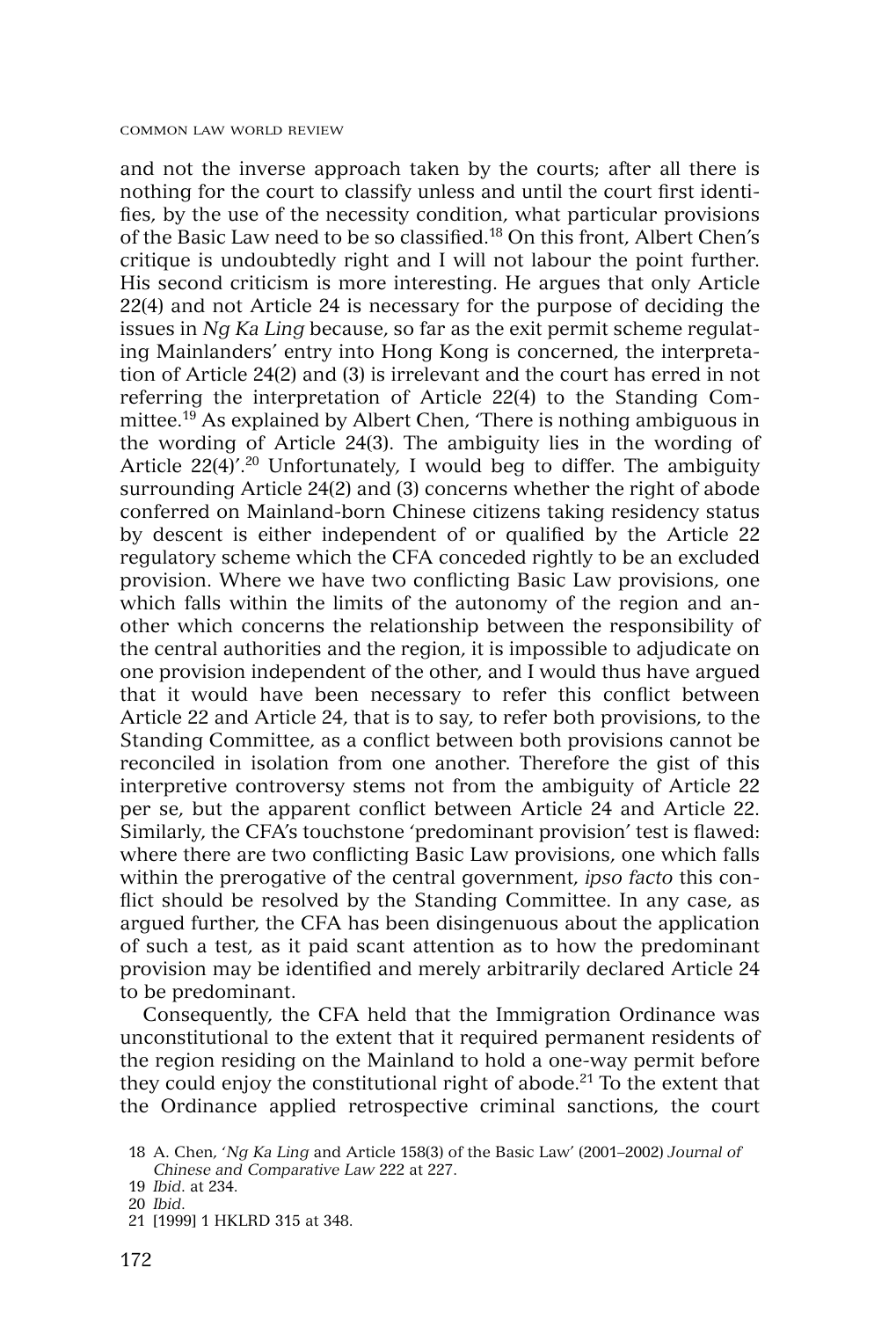readily excised the impugned provisions.<sup>22</sup> Furthermore, the court also invalidated a statutory bar that excluded the recognition of permanent residency for illegitimate Mainland children born to men who were Hong Kong permanent residents.<sup>23</sup> In the same vein, the CFA in *Chan Kam Nga*, a judgment issued on the same day as *Ng Ka Ling*, invalidated a statutory bar that limited the right of abode to children who were born *after* and not before their parents acquired permanent residency in Hong Kong.24

The CFA's bold and unequivocal assertion of judicial power was welcomed by human rights commentators who were worried that the promise of autonomy under the Basic Law would prove to be illusory after the handover. Naturally, the central government and those within its inner sanctum were not amused and perceived the CFA's gratuitous grab for power as a direct challenge to its sovereignty and interpretive mandate.<sup>25</sup> The Hong Kong government, on the other hand, was more concerned about the practical ramifications that would result from the massive influx of immigrants from the Mainland and the strain this would impose on the province's healthcare, housing and social welfare system. An application for the CFA to 'clarify' its decision in *Ng Ka Ling* was thus sought and in light of the controversy which the decision had engendered, the court acceded to the request and issued its clarification. In a very terse judgment, the court accepted that the Standing Committee had the authority to issue a constitutional Interpretation under Article 158 which would have to be followed by the courts of the region.<sup>26</sup> But more interestingly, the court followed this concession with a veiled re-assertion of judicial power:

The Court accepts that it cannot question, the authority of the National People's Congress or the Standing Committee to do any act which is in accordance with the provisions of the Basic Law and the procedure therein<sup>27</sup>

What the CFA left deliberately unspoken was the court's amenability to the questioning and subsequent invalidation of the acts of the NPC or the Standing Committee which it deems not to be in accordance with the Basic Law. Strangely, the subversive nuances in *Ng Ka Ling (No 2)* were lost on the central government and Beijing was sufficiently appeased by the clarification.28 The Hong Kong government

- 24 [1999] 1 HKLRD 304.
- 25 M. O'Neill, 'Beijing Says Abode Ruling was Wrong and Should Be Changed' (1999, 9 Feb) *South China Morning Post (Hong Kong)*.
- 26 [1999] 1 HKLRD 577 at 578.

28 The NPC chose neither to address the *Ng Ka Ling* ruling at its annual plenum session nor refer the matter to the Standing Committee. See 'One Country, Two Legal Systems?' Report of the Joseph Crowley Program (1999) 23 *Fordham International Law Journal* 1.

<sup>22</sup> *Ibid*. at 352.

<sup>23</sup> *Ibid*. at 354.

<sup>27</sup> *Ibid*.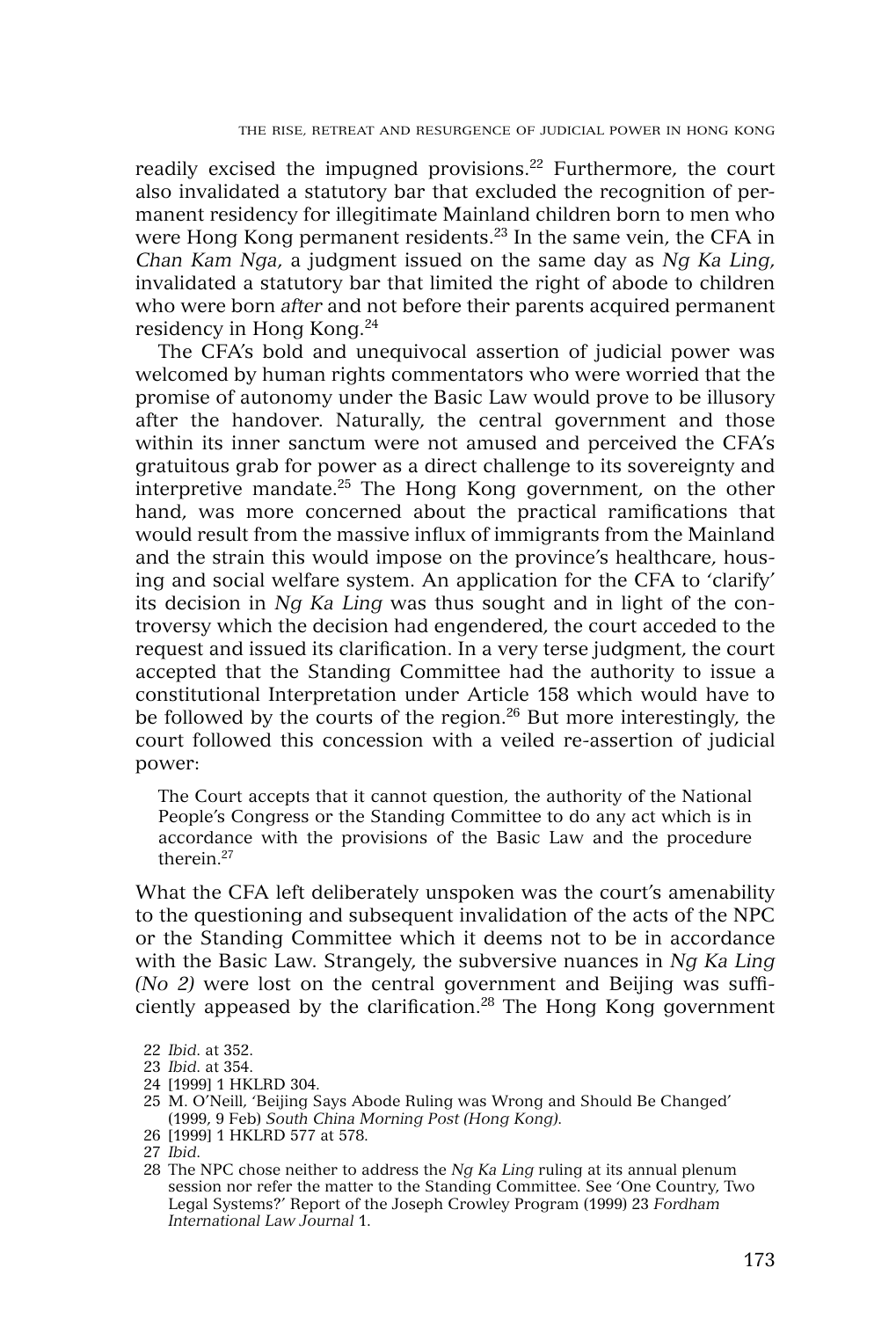was, however, not to be deterred or dissuaded. First, the government waged a media war by raising the ominous spectre of 1.67 million Mainlanders trooping into Hong Kong over the next seven years with catastrophic consequences on governmental resources, $29$  thereby turning the tide of public opinion against the court. Next, the SAR government returned to Beijing and sought an Interpretation from the Standing Committee to reverse *Ng Ka Ling* definitively.

The Standing Committee issued its First Interpretation under the Basic Law on 26 June 1999, stating unequivocally that Mainland children born to Hong Kong permanent residents must obtain the requisite exit permits before they can acquire the right of abode in Hong Kong and for this right to arise under Article 24(3), either parent must be a Hong Kong permanent resident at the time of the child's birth.30 Whilst the Interpretation did not disturb the CFA's extension of the right of abode to illegitimate children of Hong Kong permanent residents, and excluded the parties in the *Ng Ka Ling/Chan Kam Nga* litigation from its application, the rights of all others would be determined by reference to this Interpretation.<sup>31</sup>

Following this rabid chastisement, the CFA eventually caved in in *Lau Kong Yung* when the court recognized the complete and plenary powers to interpret every provision of the Basic Law:

The power of interpretation of the Basic Law conferred by Article 158(1) is in general and unqualified terms.<sup>32</sup>

This was a major concession by the court as it recognized the freestanding general interpretive mandate that the Standing Committee possessed, an unqualified power it had not previously affirmed in *Ng Ka Ling (1)* or *(2).* There were many options open to the court. It could have held, as counsel for the abode seekers argued, that the Standing Committee could only issue an Interpretation upon a judicial reference by the court over a dispute relating to the excluded provisions. This option was rightly rejected. As recognized by the court, the authority delegated by Article 158(2) and (3) to the courts stems from the general power of interpretation vested in the Standing Committee under Article 158(1). To accept counsel's submission would be to deny the Standing Committee the power to interpret all provisions of the

<sup>29</sup> Chris Yeung, 'The Cost of Dealing with This Dilemma' (1999, 8 May) *South China Morning Post (Hong Kong)* 15. See Fung Ho-lup, 'The Right of Abode Issue' in Wong Yiu-Chung (ed.), *One Country, Two Systems in Crisis: Hong Kong's Transformation since the Handover* (Lexington Books: Lanham, MD, 2004) where the author discussed how the statistics provided by the government were grossly inflated.

<sup>30</sup> See Interpretation by the Standing Committee of the NPC on Arts. 22(4) and 24(2)(3) of the Basic Law of the Hong Kong SAR, http://www.info.gov.hk/ basic\_law/fulltext.

<sup>31</sup> See *ibid*., para. 2.

<sup>32 [1999] 3</sup> HKLRD 778 at 798.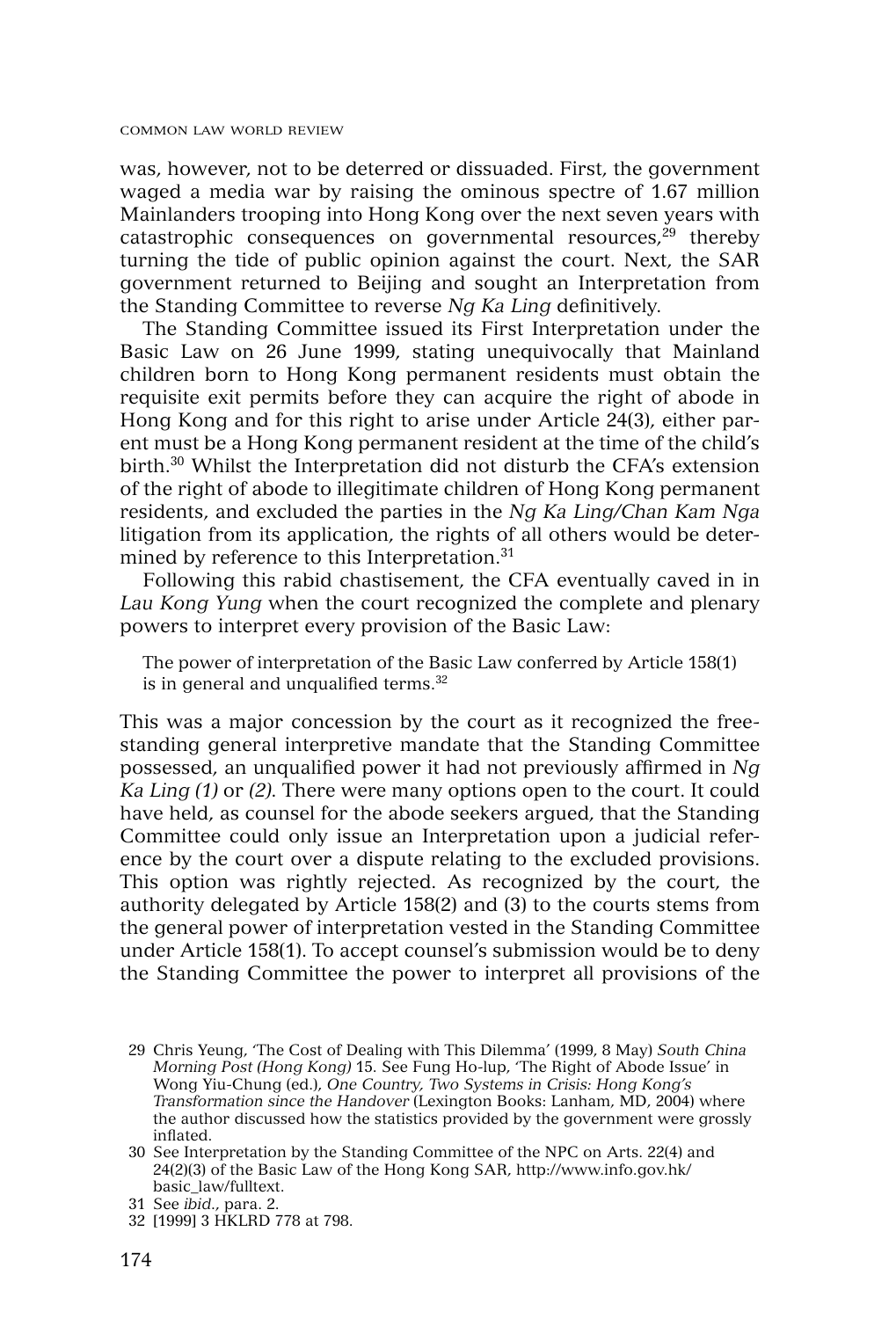Basic Law save the excluded provisions; a position inconsistent with the general power conferred by Article  $158(1).^{33}$ 

Notwithstanding the CFA's recognition of the supremacy of the NPCSC's Interpretation, the court interestingly announced that the No 3 Ordinance, s. 1(2) was still unconstitutional.<sup>34</sup> Although the Interpretation resurrected the legality of the Ordinance in so far as it sought to subject Mainland children born to Hong Kong permanent residents to the regulatory exit permit scheme, the court held that the Interpretation was silent on the Ordinance's second basis for infirmity, namely that it attempted to impose criminal sanctions retrospectively on parties who entered Hong Kong after the enactment of the Basic Law but prior to the enactment of the statute on 9 July 1997.35 Since this ground was not affected by the Interpretation, the court held that the retrospective provision remained invalid. Admittedly, this judicial manoeuvre had minimal practical impact, that is it only protected immigrants who arrived in Hong Kong between 1 and 10 July from criminal sanctions; but the significance of this holding lay in the judicial methodology applied. From henceforth, whilst the courts would respect and abide by the free-standing interpretive mandate of the NPCSC, the Interpretation would be read narrowly and strictly. The message was clear: the court would remain the primary albeit not final interpreter of the Basic Law.

Moreover, nowhere in *Lau Kong Yung* did the court retract its earlier pronouncement in *Ng Ka Ling* that it had the power to declare acts of the NPC or NPCSC inconsistent with the Basic Law. Reading *Lau Kong Yung* against *Ng Ka Ling*, it would appear that the court only conceded that an NPC Interpretation was final; absent an Interpretation, the judiciary would remain amenable to the invalidation of NPC acts which they deem inconsistent with the Basic Law.

## **III. The CFA and the Central Government**

Shortly after deciding *Lau Kong Yung,* the CFA handed down another politically charged judgment in *Ng Kung Siu*. <sup>36</sup> In that case, the accused argued that the statutory sanctions against the desecration of the national and regional flags were unconstitutional violations of their freedom of expression as protected under Article 27 of the Basic Law. The CFA disagreed, stating instead that there were legitimate societal interests in keeping the symbols of nationhood and sovereignty above the strife of politics. $37$  Furthermore, the criminal prohibition against flag desecration was a limited restriction of the freedom of expression as it banned only one mode of expression and did not interfere with a

33 *Ibid*. at 799. 34 *Ibid*. at 803. 35 *Ibid*. 36 [1999] 3 HKLRD 907. 37 *Ibid*. at 933.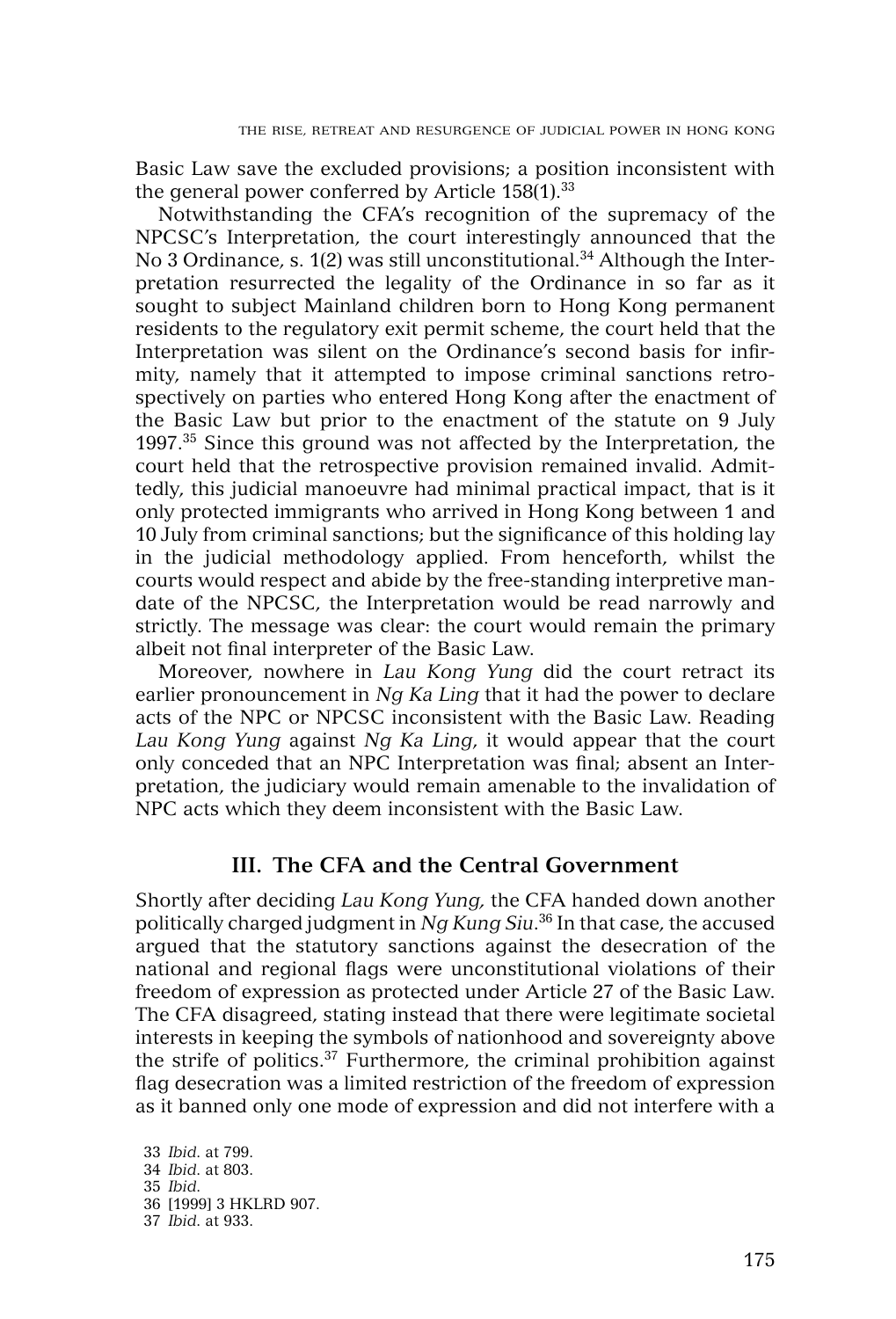person's freedom to express the same message by other means.<sup>38</sup> Naturally the CFA's reasoning did not sit well with many scholars. Raymond Wacks in particular waxed lyrical about Hong Kong's flagging rights and lamented that the court's conclusion undermined its own asseveration that the freedom of expression lies at the heart of Hong Kong's way of life and the courts' exhortation about giving a generous interpretation to this constitutional guarantee which includes the right to express ideas which the majority and the government may find offensive.<sup>39</sup>

My intention here is not to discuss the inadequacies of the CFA's legal reasoning, for Wacks has done so more than adequately and with much flourish. Instead my purpose is to explore what the CFA did not discuss. Ostensibly the CFA was dealing with the constitutionality of two Ordinances, but what the court was actually avoiding was the invalidation of a PRC law. Pursuant to Article 18(2) and (3) of the Basic Law,<sup>40</sup> the NPCSC had the power to apply to Hong Kong Mainland laws that relate to affairs falling outside the limits of the region's autonomy. The National Flags Ordinance was the local implementation of the PRC Law on the National Flag applied to Hong Kong via Article 18(3). The CFA was thus reluctant to declare the NPCSC's act of applying this PRC law to Hong Kong as being inconsistent with the Basic Law, a power it had asserted in *Ng Ka Ling* but had relinquished in *Lau Kong Yung,* as this would only trigger another Interpretation. Nor did the judiciary want to set a precedent and make a reference to the NPCSC on this matter, which ostensibly it should since the application of this law, as classified by the NPCSC, related to affairs outside the limits of Hong Kong's autonomy, especially since this concerned a cherished right as fundamental as the freedom of expression. In light of all these possibilities, about which the court must have been aware but remained silent in its judgment, the CFA probably decided that the most politically viable path was to uphold the impugned legislation. Given that flag desecration is symbolic speech and its message could be communicated in many alternative ways, the CFA, in the interests of safeguarding its long-term autonomy and independence, probably chose the wiser option of allowing our flag-burning rights to go up in smoke.

In sharp contrast to *Ng Kung Siu* was the judicial approach taken in the right of abode case of *Chong Fung Yuen.*<sup>41</sup> Here the Chinese applicant was born in Hong Kong to parents who were not Hong

<sup>38</sup> *Ibid*.

<sup>39</sup> R. Wacks, 'Our Flagging Rights' (2000) *HKLJ* 1 at 3.

<sup>40</sup> The Basic Law, Art. 18(3) reads: 'The Standing Committee of the National People's Congress may add to or delete from the list of laws in Annex III after consulting its Committee for the Basic Law of the Hong Kong Special Administrative Region and the government of the Region. Laws listed in Annex III to this Law shall be confined to those relating to defence and foreign affairs as well as other matters outside the limits of the autonomy of the Region as specified by this Law'.

<sup>41 [2001] 2</sup> HKLRD 533.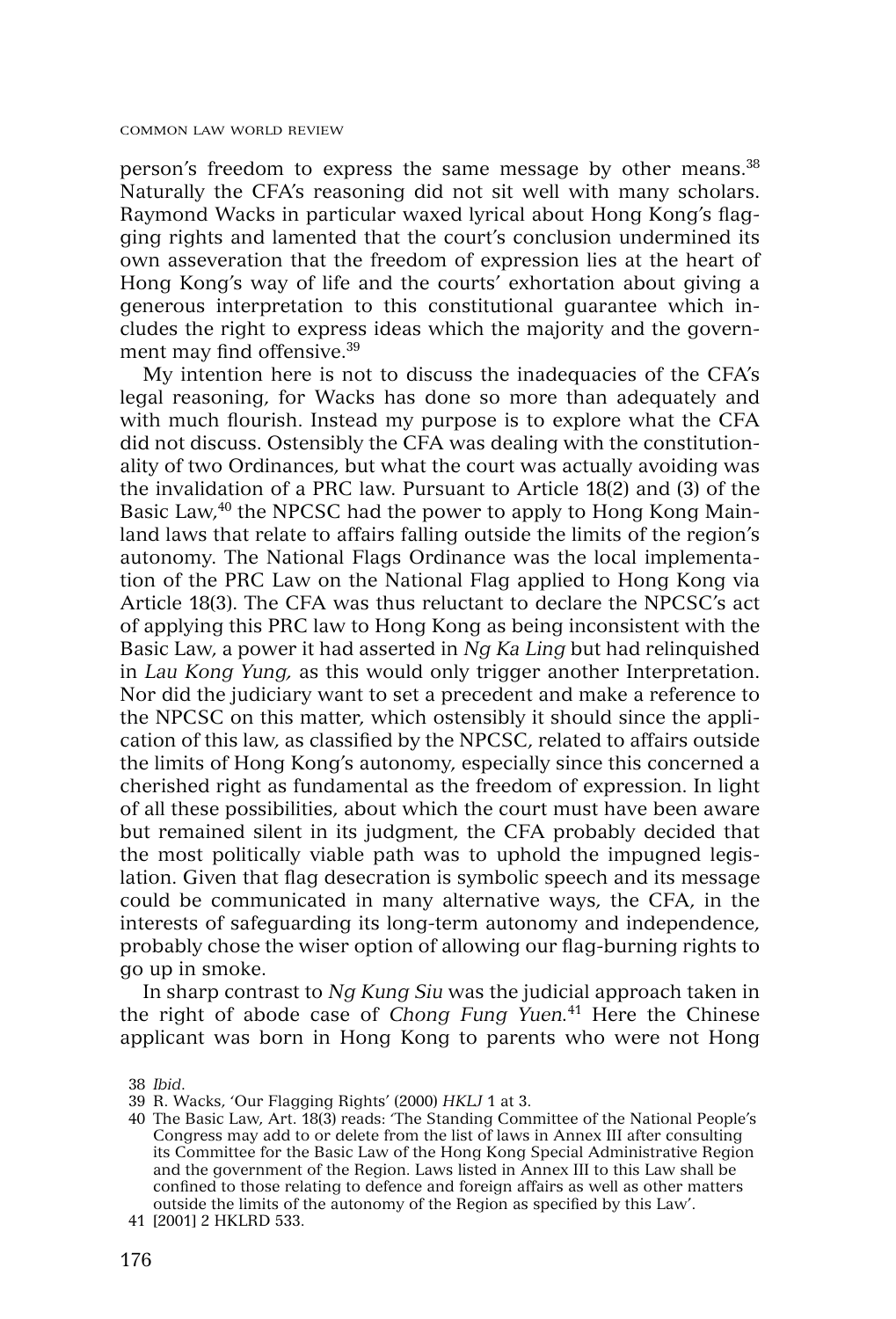Kong permanent residents and he asserted his right of abode under Article 24(1) which expressly provides that Chinese citizens born in Hong Kong before or after the establishment of the HKSAR are Hong Kong permanent residents. This plain, literal reading unfortunately conflicts with an Immigration Ordinance which limits the enjoyment of the right of abode to children born to Hong Kong permanent residents.

The CFA rightly rejected the Director of Immigration's contention that in deciding whether Article 24(1) was an excluded provision that required referral to the NPC, the legal test would be whether its implementation would have a 'substantive effect' on the Mainland. $42$ Otherwise, most if not all the Articles in the Basic Law could potentially be excluded provisions and this would spell the end of Hong Kong's judicial autonomy. In its place, the CFA asked whether the disputed provision had the 'character' of one which concerns affairs which are the responsibility of the central government or the relationship between the central authorities and the region, but the CFA did not offer any general guidance for determining the character of the Basic Law provisions.43 All it did was to provide this pithy explanation that the 'character' of Article 24(1) was one that falls within the region's autonomy:

Its character is that of a provision defining one category of permanent residents who are entitled to the right of abode.<sup>44</sup>

This conclusion is very puzzling. Article 24(3), the disputed provision in *Ng Ka Ling*, also defined one category of permanent residents who are entitled to the right of abode, but its conflict with Article 22(4), an excluded provision, required resolution by the NPCSC. In my view, the CFA should have instead asked whether the disputed provision concerns a matter that falls within or conflicts with a power expressly retained by the central government under the Basic Law, for example Articles 13, 14, 15 and 22(4). Where the adjudication of a disputed provision does not fall within or conflict with the power expressly retained by the central government or NPC under the Basic Law, the matter falls within the limits of autonomy delegated to the regional courts and a judicial reference to the NPCSC is unnecessary.

Even if the CFA was not required to refer the interpretation of Article 24(1) to the NPCSC, it was still faced with two powerful arguments that would exclude Chinese citizens born in Hong Kong to nonpermanent residents from enjoying the right of abode.

First, as argued by the Director of Immigration, reading Article 24(1) in light of its purpose and context did not confer on such persons the right of abode. The CFA admitted in *Chong* that this was the interpretive methodology it would apply:

42 *Ibid*. at 551. 43 *Ibid*. 44 *Ibid*.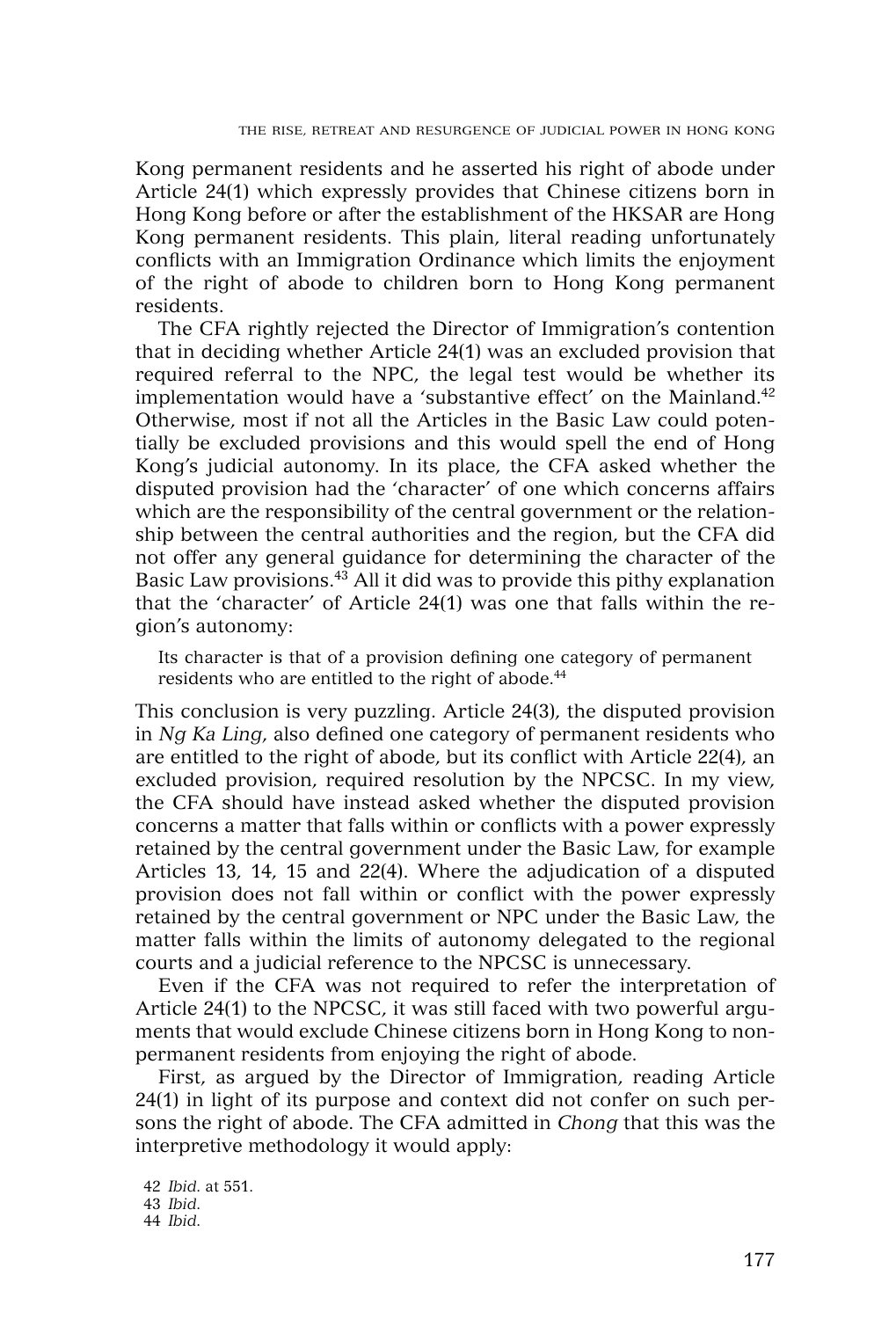When interpreting the provisions that define the categories of permanent residents, the courts should simply consider the language in light of any ascertainable purpose and context.45

Naturally, to ascertain the purpose and context of these provisions, the judiciary would have to turn to extrinsic materials such as pre- or post-enactment legislative aids for guidance.<sup>46</sup> However, the CFA rather astutely did not want to open the floodgates and allow for the introduction of Mainland legal materials into Hong Kong's constitutional discourse and flatly reversed this mode of interpretation a few paragraphs later:

The courts are bound to give effect to the clear meaning of the language. The courts will not on the basis of any extrinsic materials depart from that clear meaning and give the language a meaning which the language cannot bear.47

By applying a plain, literal reading of the text, the court granted the right of abode to the applicant and eschewed the prospect of admitting Mainland legislative internal aids into Hong Kong's constitutional litigation. The court was totally disingenuous but absolutely ingenious.

Not content to leave matters at that, the court proceeded and gently reminded its Mainland audience that:

Under a common law system which includes a separation of powers, the interpretation of laws once enacted is a matter for the courts.<sup>48</sup>

But to pre-empt any outcry from the Mainland, the court was quick to add that the court's power would always be bound by any Interpretation by the Standing Committee under Article 158.

Second, the fact remained that in the earlier NPCSC Interpretation, the text included a passage which provided that 'the legislative intent of all other categories of Article 24(2) of the Basic Law' had been reflected in the Opinion of Preparatory Committee for the establishment of the HKSAR. More significantly, under Chinese law, legislative interpretations have the force of statutory enactments.<sup>49</sup> Notwithstanding this, the CFA skirted the issue by stating the following:

On the common law approach, which the court is under a duty to apply in the absence of a binding interpretation by the Standing Committee, the statement in question cannot affect the clear meaning of Art. 24(1) properly reached, applying the common law approach.<sup>50</sup>

<sup>45</sup> *Ibid*. at 546.

<sup>46</sup> Moreover, it is disputable whether extrinsic materials such as the Preparatory Opinions for the establishment of the HKSAR were mere statutory aids since under the canons of Chinese civil law interpretation, once the Preparatory Opinions are adopted by the national legislature, they would have the same legal effect as a national law validly enacted by the NPC. See Lin Feng, *Chinese Constitutional Law* (Sweet & Maxwell Asia, 2000) 107–11.

<sup>47 [2001] 2</sup> HKLRD 533 at 547.

<sup>48</sup> *Ibid*.

<sup>49</sup> A. Chen, 'The Interpretation of the Basic Law' (2000) 30 *HKLJ* 380 at 411–16.

<sup>50 [2001] 2</sup> HKLRD 533 at 555.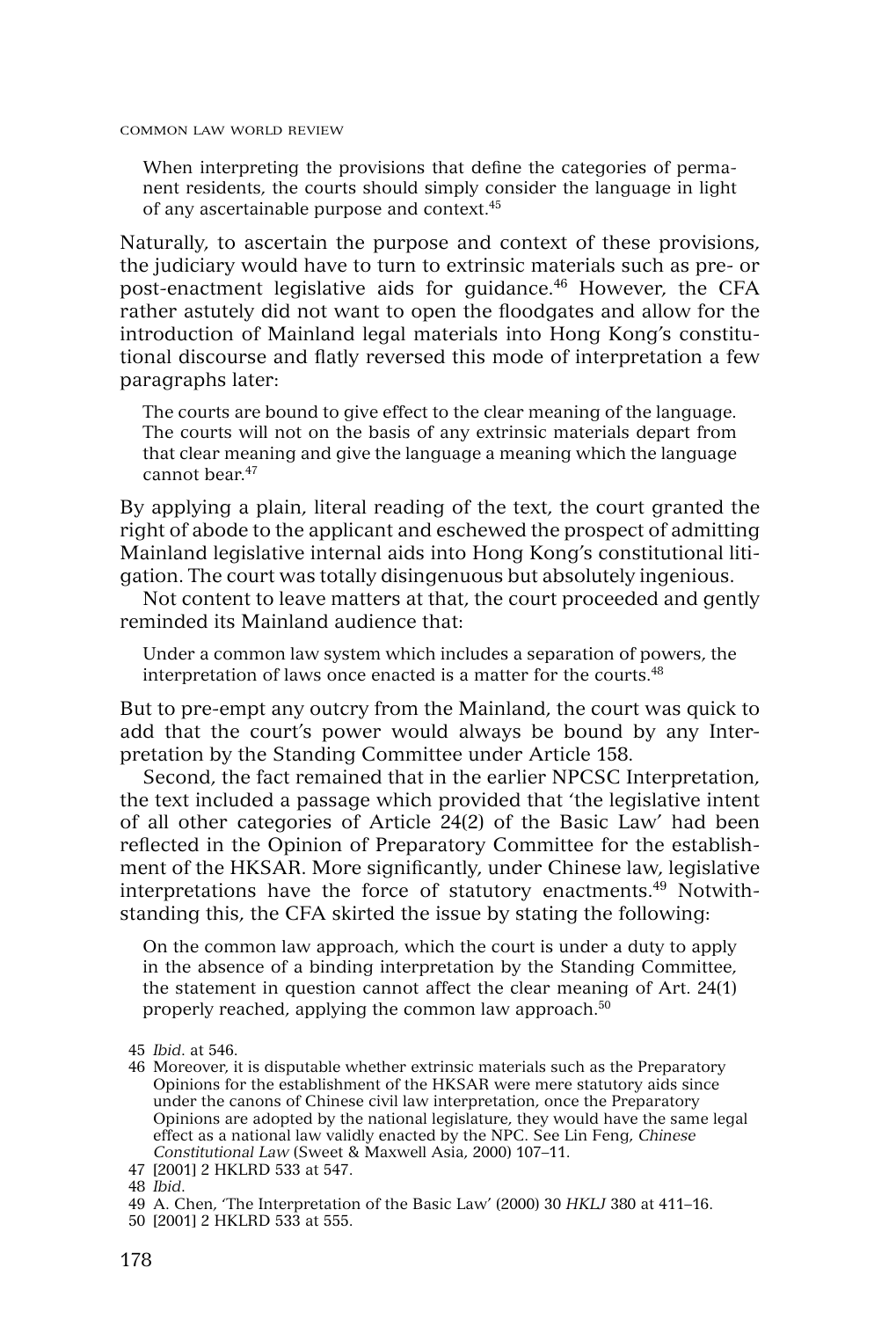The court seemed to suggest that the objective of an Interpretation was directed at resolving the tensions between Articles 22(4) and 24(3) and thus the unfortunate passage in the Interpretation was merely *obiter dicta* and thus not binding on the Hong Kong courts. The main difficulty with this reasoning is not that the court purported to uphold the common law approach of distinguishing *ratio decidendi* from *obiter dicta*. The controversy in my view concerns the legal grounds which the court had for classifying the Interpretation not as a statutory enactment, with all provisions binding on the court, but seemingly as a superior court judgment with only its *ratio* binding. After all, even under the common law tradition, if the Interpretation was legislation, the courts would not have the power to decide which statutory provisions are *obiter* and need not be enforced. Naturally, the CFA did not offer a shred of legal reasoning as to why the Interpretation should be viewed like a judgment and not legislation.

The *Chong* decision should thus be celebrated, not for upholding the common law tradition (because the CFA was making up its own legal tradition as it went along); it should instead be lauded for the judicial astuteness shown by the CFA in asserting its autonomy in a political environment which it knew it could win. The Director of Immigration had conceded that an adverse decision against him would not give rise to an immediate influx of Mainlanders, unlike the tidal wave of immigration that *Ng Ka Ling* potentially generated.<sup>51</sup> Only 555 children per annum would be eligible for the right of abode this time. The court was thus confident that the government would not be able to orchestrate another media blitz forecasting the doom and gloom of Hong Kong and reverse the court's decision with another request to Beijing. The court must have known that this was an opportune time as good as any to assert its own autonomy and defend the rights of abode seekers coming by its protective shores.

This judicial awareness of political fallout was once again displayed in *Ng Siu Tung*. <sup>52</sup> In this case, the Mainland-born applicants to Hong Kong permanent residents argued that they could claim the right of abode, notwithstanding the NPC Interpretation, as they had received either (1) general oral representations from senior government officials both before and after the judgments of *Ng Ka Ling* and *Chan Kam Nga* that the government would abide by the court's ruling, or (2) specific written representations to individual applicants by the Director of Immigration to the same effect, such that in either case, they had a substantive legitimate expectation to be treated in the same way as the actual claimants in those two litigations.

The majority in *Ng Siu Tung* eventually ruled in favour of those applicants who had received specific written representations from the government that they would be treated in the same way as the actual

<sup>51</sup> *Ibid*. at 548–9. 52 [2002] 1 HKLRD 561.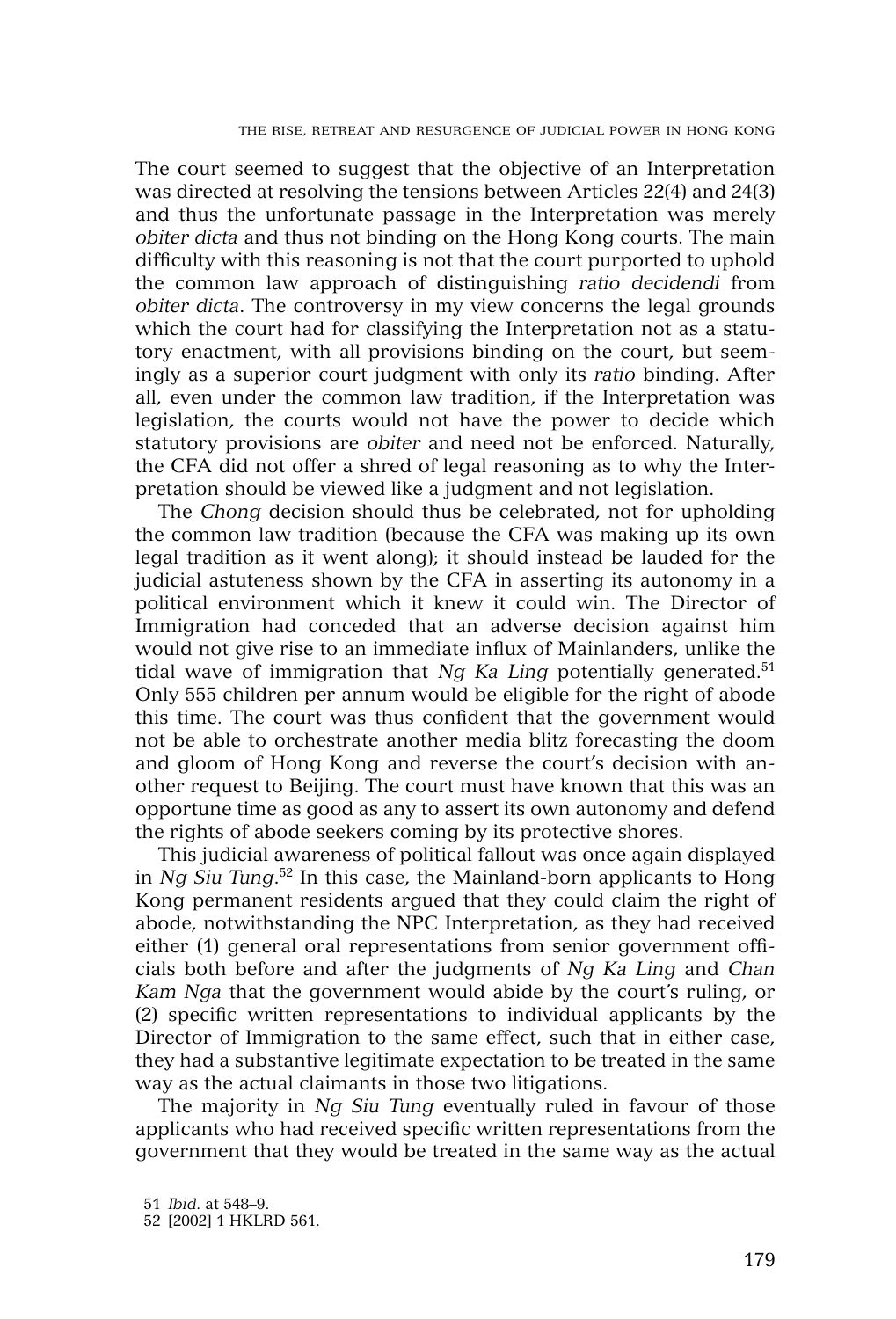claimants in *Ng Ka Ling* and *Chan Kam Nga*, because they formed only 'a discrete, ascertainable class' <sup>53</sup> of about 1,000 claimants, as opposed to those who had received general oral representations and whose number exceeded  $600,000$ .<sup>54</sup> For the former group of applicants, the removal orders against them were quashed and the Director of Immigration had to decide afresh their applications to stay in Hong Kong. This distinction drawn between the written representations and oral promises is legally dubious or highly technical at best. As the dissenting judge, Justice Bokhary, pointed out:

All these representations, even those in the form of a communication to an individual, are in substance of the kind directed to a class. The class is the one made up of persons who would benefit from the application to them of the judgments in favour of the abode seekers in *Ng Ka Ling's* case and *Chan Kam Nga's* case.55

Nevertheless this result was probably inevitable and for the best. The CFA was probably cognizant that to accept that the general representees had a substantive legitimate expectation to seek a right of abode in Hong Kong would in effect be defying the central tenor of the NPC Interpretation, a prospect which the court could no longer stomach.

## **IV. The CFA and Domestic Law and Order**

In the realm of crime control, the CFA's record has been starkly conservative. In upholding the mandatory nature of the life sentence for all persons convicted of murder, the court disagreed that the imposition of such a uniform punishment was arbitrary even though the moral probity of a mercy killer differs from that of a sadist.<sup>56</sup>

Even where the court 'read down' a statutory presumption, requiring an accused charged with the possession of an imitation firearm to prove he had a lawful excuse, to an evidential burden of production, the CFA did so knowing that 'the prosecution should have no abnormal difficulty in proving the purpose of the defendant's possession where that possession is for an unlawful purpose'. <sup>57</sup> Furthermore, the court declined to read down the impugned statutory presumption to cover just possession of an imitation firearm in a public place, preferring to preserve instead the application of the provisions over the entire geographical area which the legislature intended, namely private or public premises.<sup>58</sup> This decision would not be so contentious but for the fact that the court, earlier in the judgment, had distinguished two English decisions which upheld a reverse onus in

- 55 *Ibid*. at 674.
- 56 *Lau Cheong* v *HKSAR* [2002] 2 HKLRD 612 at 644.
- 57 *HKSAR* v *Lam Kwong Wai* [2006] 3 HKLRD 808 at 830.
- 58 *Ibid*. at 838.

<sup>53</sup> *Ibid*. at 613.

<sup>54</sup> *Ibid*.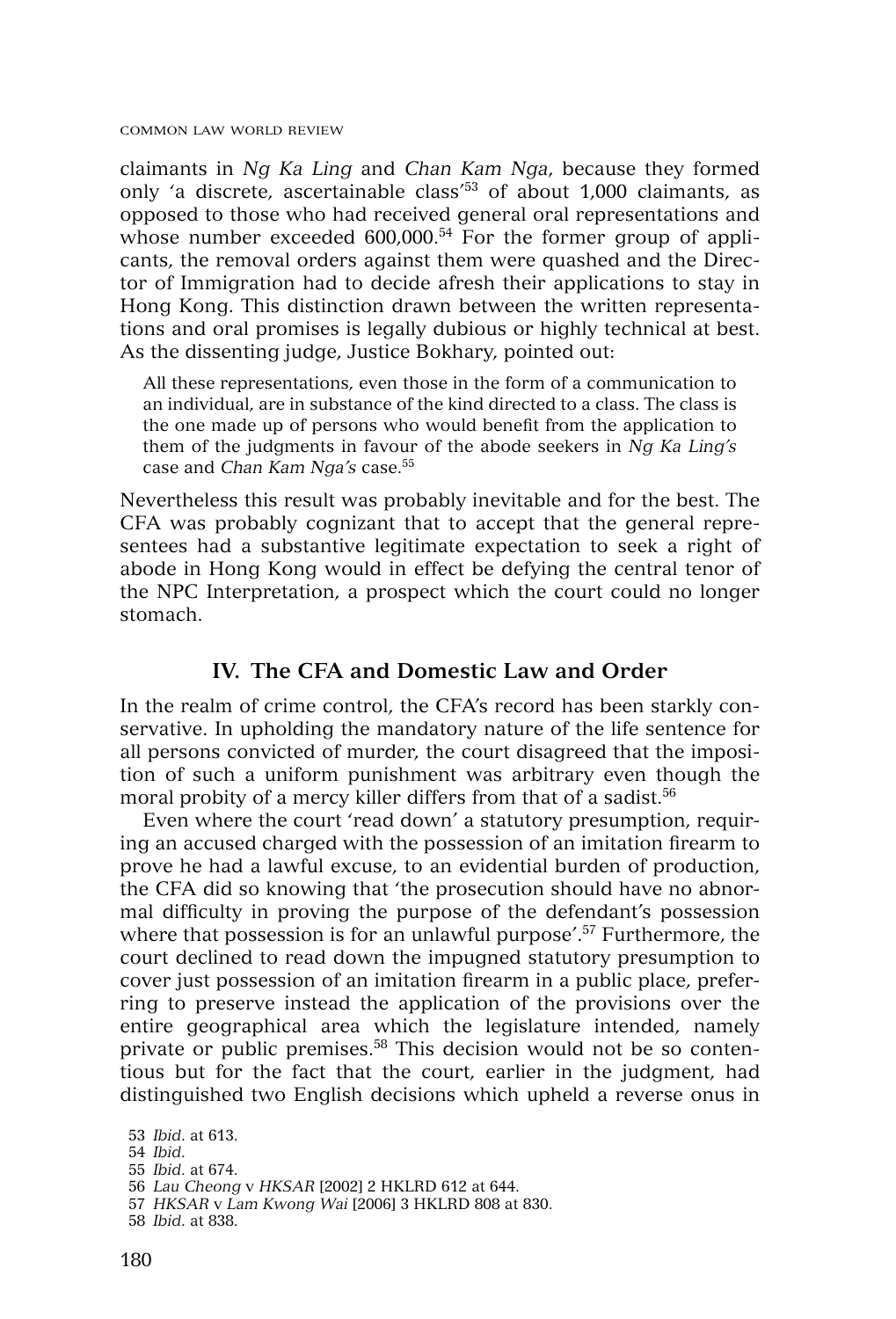relation to the offence of being in possession of a bladed knife, merely on the ground that the English offence was confined to possession in a public place.59 After all, I would have thought that if the geographical scope of the law was the basis for distinguishing the English offence, the natural way of reading down the impugned Hong Kong law would be for the CFA to read down its geographical applicability, but the judges admittedly were reluctant to 'drastically reduce the area of operation<sup>'60</sup> of the Ordinance.

Most recently, in *So Wai Lun*, the CFA upheld the constitutionality of a penal code which criminalized the conduct of the male to the exclusion of the female when he engages in unlawful sexual intercourse with a girl under the age of  $16<sup>61</sup>$  In dismissing the argument that the statute was not discriminating against men, what is disconcerting is not so much the court's conclusions but its legal reasoning or more accurately lack thereof. The court was dutiful in listing the various legislative rationales for the law, namely:

the problem of teenage pregnancies; not criminalizing the female's conduct because that might deter her from reporting the matter, the legislature's role in resolving issues engaging society's code of sexual morality; and the extent to which it was for the legislature to form a view on issues as to whether the initiative in these matters is generally taken by the male, $62$ 

but summarily decided, without any legal analysis, that the means taken by the legislature was proportionate to the ends. $63$  All its prior exhortation about giving a generous interpretation to the Chapter III (Fundamental Rights) provisions of the Basic Law was conveniently forgotten.64

An interesting deviation from the CFA's usual conservative stance on law and order issues arose in *Yeung May Wan*. <sup>65</sup> Sixteen peaceful demonstrators were convicted in the magistrates' court for obstruction of a public place and assault. The CFA quashed their convictions on the basis that the obstruction posed by the demonstrators was reasonable and, since the original arrest by the police was illegal, the demonstrators' resistance to an unlawful arrest was thus justified.<sup>66</sup> This decision would hardly be of any constitutional significance but for the identities of the accused and the complainants. The demonstrators belonged to a religious sect known as the *Falun Gong* which

<sup>59</sup> See *R* v *Matthews* [2003] 2 Cr App R 19 and *L* v *DPP* [2003] QB 137; and see [2006] 3 HKLRD 808 at 828.

<sup>60 [2006] 3</sup> HKLRD 808 at 838.

<sup>61 [2006] 3</sup> HKLRD 394.

<sup>62</sup> *Ibid*. at 403.

<sup>63</sup> *Ibid*.

<sup>64</sup> See *Ng Ka Ling*, above n. 1 at 340.

<sup>65 [2005] 2</sup> HKLRD 212.

<sup>66</sup> *Ibid*. at 247.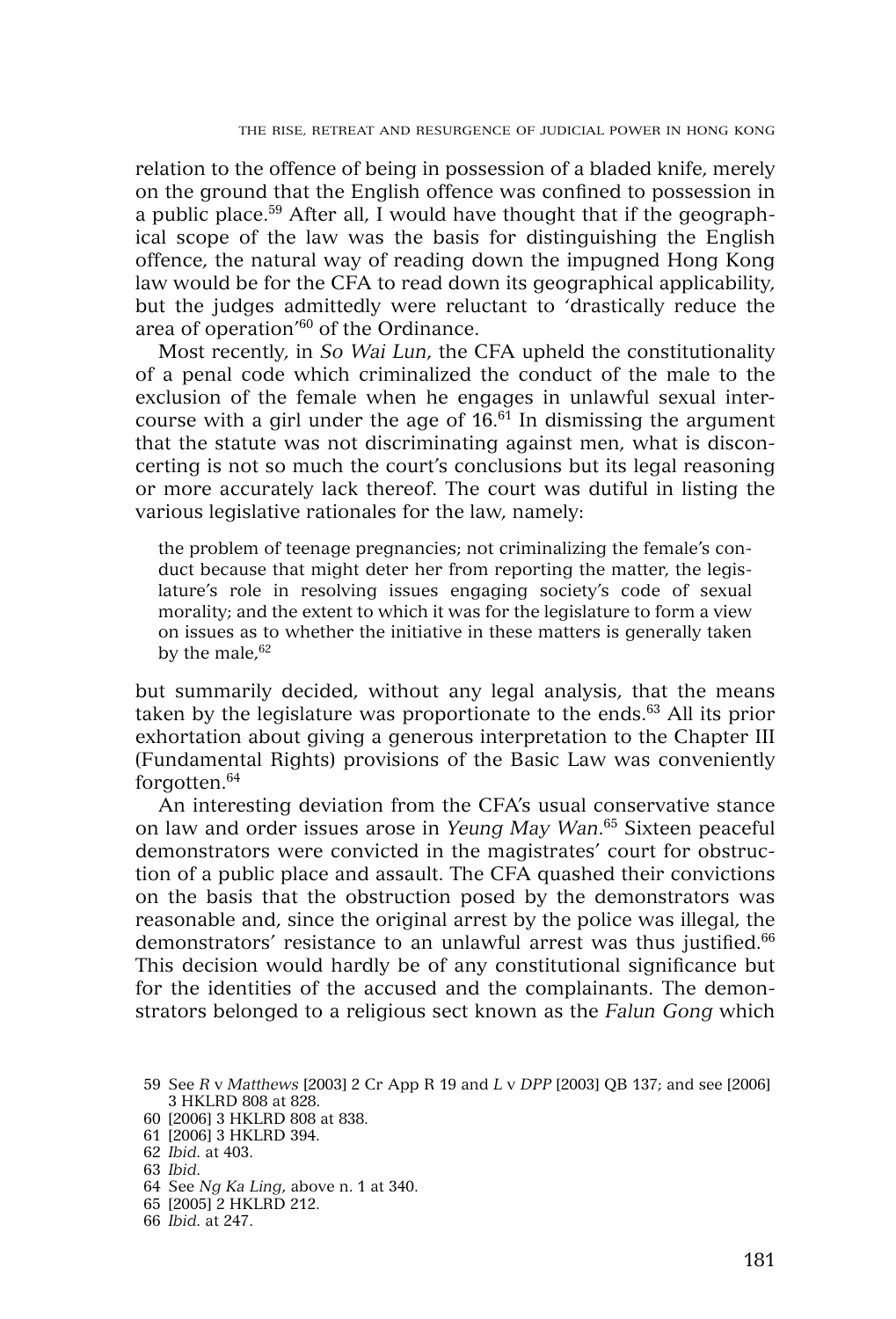has been severely prosecuted in mainland China since 1999.<sup>67</sup> To complicate matters, this demonstration had taken place outside the Liaison Office of the Central People's Government in Hong Kong and the police report was lodged by staff members of the Liaison Office. It is against this political backdrop that we can better appreciate the CFA's exhortations of liberty for all, including the freedoms of the persecuted and the oppressed:

The freedom to demonstrate is a constitutional right. It is closely associated with the freedom of speech. These freedoms of course involve the freedom to express views which may be found to be *disagreeable or even offensive to others or which may be critical of persons in authority*. 68 (*emphasis supplied*)

Two months later, the CFA handed down another landmark judgment relating to the freedom of assembly. $69$  This time the court was considerably more subdued. The defendants had organized a public procession of between 40 and 100 people without prenotifying the police as required under the law. After their arrests, they challenged the constitutionality of the legislation on the basis that the statutory discretions conferred on the police commissioner to object to a notified public procession and to impose conditions if he reasonably considered them to be necessary, in the interests of national security or public safety or public order (*ordre public*) or the protection of rights and freedom of others, are too wide and uncertain.<sup>70</sup> The majority on the bench upheld the notification requirement but accepted that the commissioner's power to restrict peaceful assembly for the public order (*ordre public*) was constitutionally vague and thus severed 'ordre public' from public order in the 'law and order' sense.<sup>71</sup> Since the defendants had not complied with the notification procedures, the severance of the constitutionally invalid provisions did not affect their appeal and their convictions were confirmed.

The reasoning of the CFA was unfortunately seriously flawed. The court accepted that for a rights-infringing law to pass constitutional muster, it must be necessary and proportionate.<sup>72</sup> Yet nowhere in the judgment did the CFA explain why it was necessary and proportionate for the commissioner to possess the powers of prior restraint. Nowhere in the judgment did the court explain why 'public order' in the law and order sense was constitutionally certain and clear. It merely asserted so.73 In fact all the various statutory grounds for

<sup>67</sup> See A. Cheung, 'In Search of a Theory of Cult and Freedom of Religion in China: The Case of Falun Gong' (2004) *Pacific Rim Law and Policy Journal* 1.

<sup>68 [2005] 2</sup> HKLRD 212 at 216.

<sup>69</sup> *Leung Kwok Hung* v *HKSAR* [2005] 3 HKLRD 164.

<sup>70</sup> *Ibid*. at 176.

<sup>71</sup> *Ibid*. at 196.

<sup>72</sup> *Ibid*. at 183.

<sup>73</sup> *Ibid*. at 196.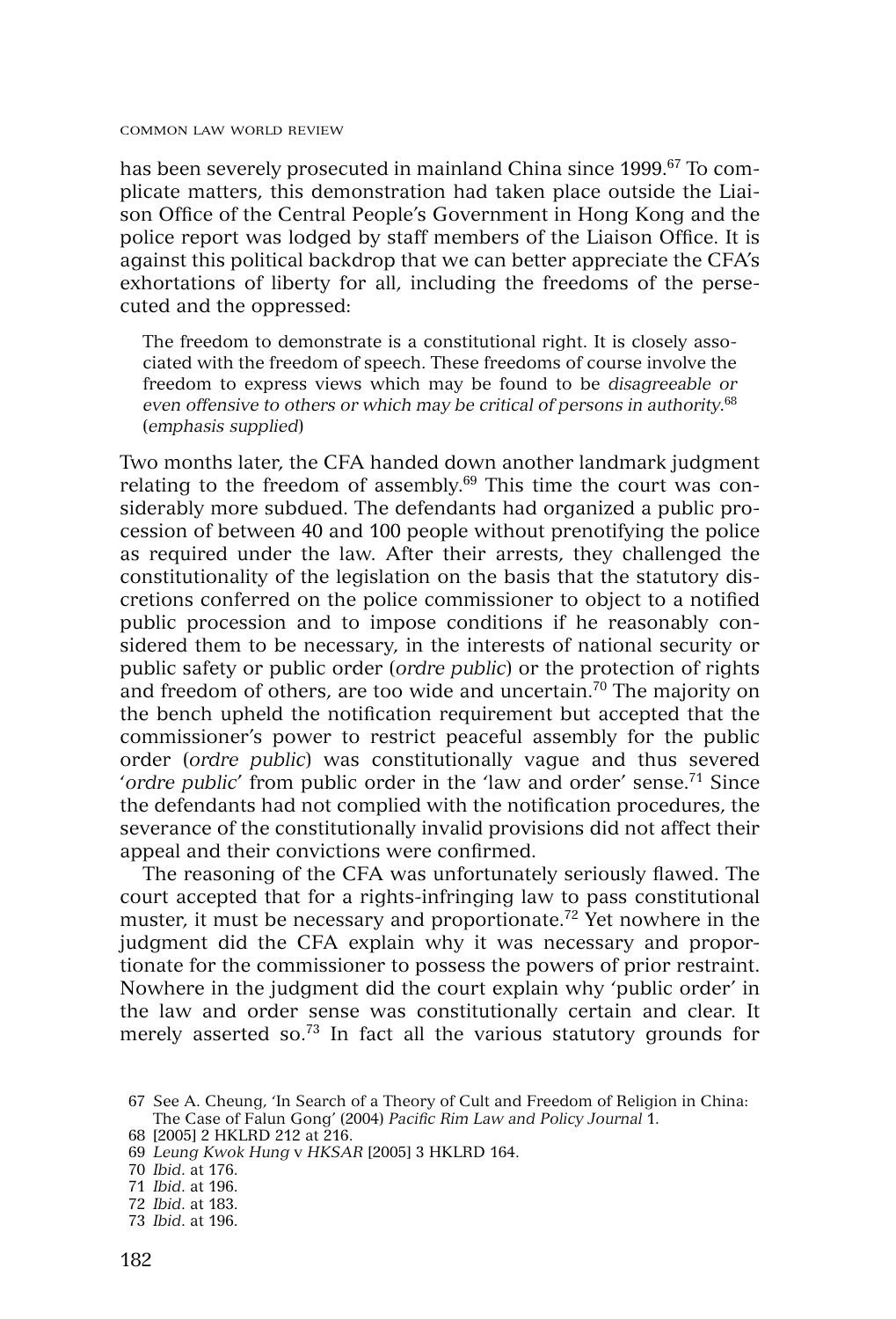prohibiting notified processions were wide and vague. As pointed out by the lone dissenting judge, Justice Bokhary:

National security, public safety and public order are very wide concepts. The protection of the rights and freedoms of others is a particularly wide concept. For there are so many rights and freedoms that others have, and the challenged schemes do not say which of these may be protected by police powers regarding public assembly. This is a serious omission.74

The CFA merely obliterated one vague concept from the impugned regulatory scheme and upheld the rest without explaining why. This is a serious omission. In fact despite the court's opening roar about the 'cardinal importance' of the 'precious' right to freedom of assembly and how it lies at the foundation of a democratic society, the rhetoric rang hollow in light of the actual result reached by the court. The practical benefits of this decision to potential demonstrators are minimal, especially since the commissioner retains a host of at large, broad powers to prohibit or restrain the organization of public processions in Hong Kong.75

At first blush, it might be difficult to reconcile *Yeung* with *Leung* as it is difficult to conceive why the CFA would have such a dramatic change of mind over the short span of two months. Perhaps in *Yeung* the CFA was cognizant that if the court had caved in to the pressures from the Mainland government, where the validity of a NPCSC Interpretation or NPC law was not at stake and where the court was adjudicating over a matter within the limits of Hong Kong's autonomy, not only would the independence of this sacred institution be questioned, the viability of the 'One Country, Two Systems' principle would be impugned. As Chief Justice Li reminded his readers in *Yeung*:

These freedoms are *at the heart of Hong Kong's system* and it is well established that the courts should give a generous interpretation to the constitutional guarantees of these freedoms in order to give to Hong Kong residents their full measure.76 (*emphasis supplied*)

The ultimate acquittal of the *Falun Gong* members was not just about the vindication of the rule of law in Hong Kong. Their victory attests to the CFA's commitment to safeguarding the 'One Country, Two Systems' principle and to treat all members of Hong Kong society equally, even and especially those derided and persecuted by the central government. On the other hand in *Leung*, where the CFA was adjudicating over a law and order tussle between the state and the individual with no central government implications, the court merely reverted to its general conservative stance on crime control issues. It

<sup>74</sup> *Ibid*. at 229.

<sup>75</sup> See J. Baryon, '*Leung Kwok Hung and Others* through the Hong Kong Courts' (2006) 36 *HKLJ* 83.

<sup>76 [2005] 2</sup> HKLRD 212 at 218.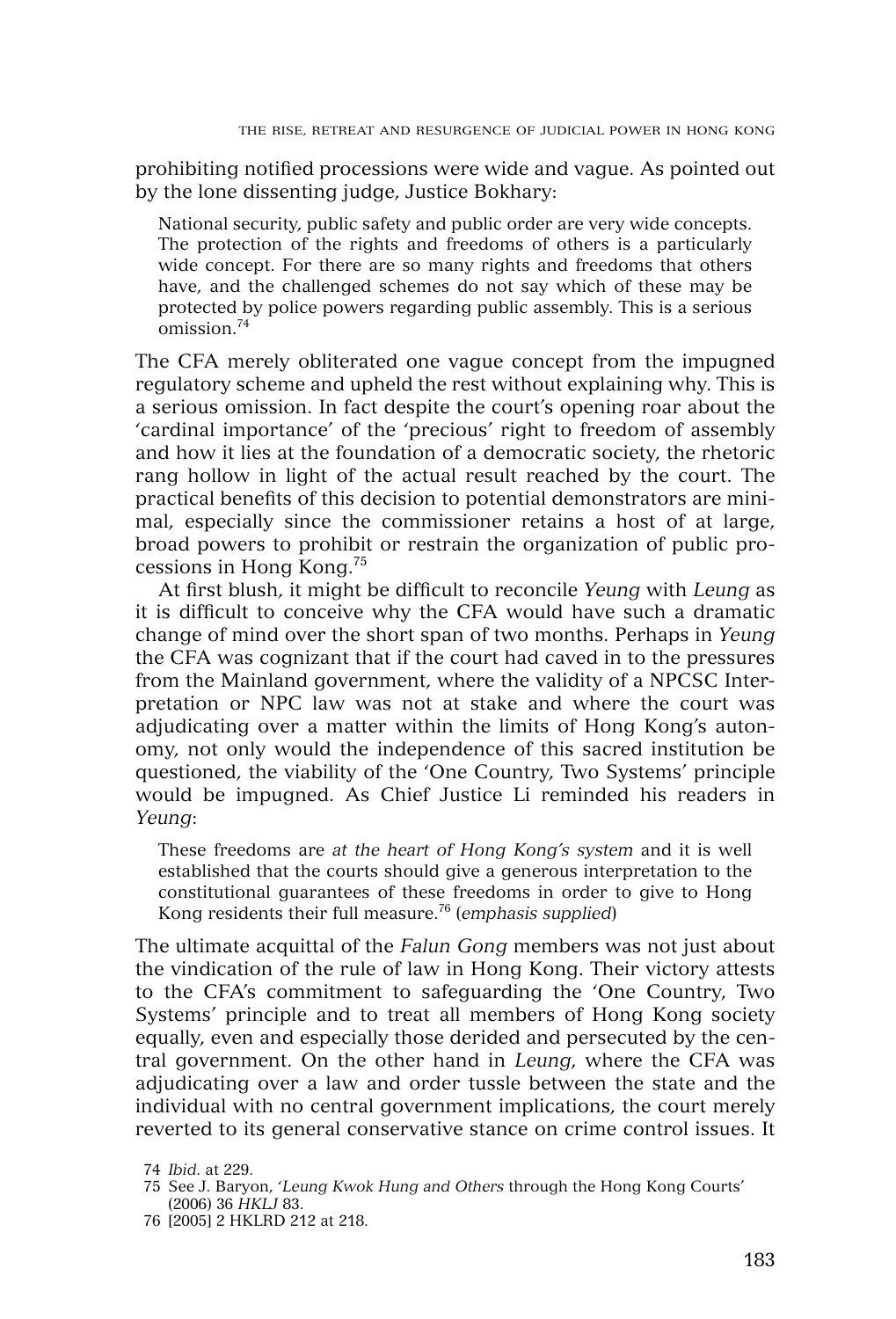seems that the decision in *Yeung* was just an anomaly and not the norm.

Notwithstanding the conservative stance of the CFA toward law and order issues, the court has been very conscious about preserving/ consolidating its powers whilst arriving at decisions that are palatable to the executive.

In *A Solicitor* v *Law Society*, <sup>77</sup> the CFA declared a finality clause, which statutorily abrogated the right of the CFA to hear appeals under the Legal Practitioners Ordinance, inconsistent with the Colonial Laws Validity Act 186578 and hence, according to the court, the impugned provision did not form part of the laws of the Hong Kong SAR upon its establishment.79

As reasoned by the CFA, since the Orders in Council of 1909 (as amended in 1957) and 1982 provided that appeals from Hong Kong would lie (1) as of right from any judgment of the Court of Appeal where the matter in dispute amounted to more than a specified monetary amount, or (2) by special leave of the Privy Council, the finality clause that abrogated all appeals to the CFA (the successor body of the Privy Council) would be repugnant to the Colonial Laws Validity Act (CLVA) 1865. Certainly the finality clause is inconsistent with the CLVA 1865, but I question the CFA's right to make such a declaration. Whilst Article 160 of the Basic Law grants the CFA the power to declare Ordinances inconsistent with the Basic Law, there is no Basic Law or other statutory provision that permits the court to invalidate Ordinances for being inconsistent with the CLVA 1865. The court never explained why it had the power to make such a declaration and merely asserted that the repugnant finality provision was absolutely void and inoperative from the outset. $80$  Certainly the finality clause may have been repugnant as against the CLVA 1865 before the handover but given that it was never invalidated by the Privy Council, its validity as law previously in force in Hong Kong is preserved under Article  $8^{81}$  of the Basic Law after the handover. The CFA left unanswered why it had the power to declare a law, whose validity was preserved by the Basic Law, inconsistent with a defunct foreign statute, no longer in force in Hong Kong after the handover.

<sup>77 [2004] 1</sup> HKLRD 214.

<sup>78</sup> The Colonial Laws Validity Act 1865, s. 2 provided: 'Any Colonial Law which is or shall be in any respect repugnant to the Provisions of any Act of Parliament extending to the Colony to which such Law may relate, or repugnant to any Order or Regulation made under authority of such Act of Parliament, shall be read subject to such Act, Order or Regulation, and shall, to the Extent of such Repugnancy, but not otherwise, be and remain absolutely void and inoperative'.

<sup>79 [2004] 1</sup> HKLRD 214 at 224.

<sup>80</sup> *Ibid*. at 223.

<sup>81</sup> The Basic Law, Art. 8 reads: 'The laws previously in force in Hong Kong, that is, the common law, rules of equity, ordinances, subordinate legislation and customary law shall be maintained, except for any that contravene this Law, and subject to any amendment by the legislature of the Hong Kong Special Administrative Region'.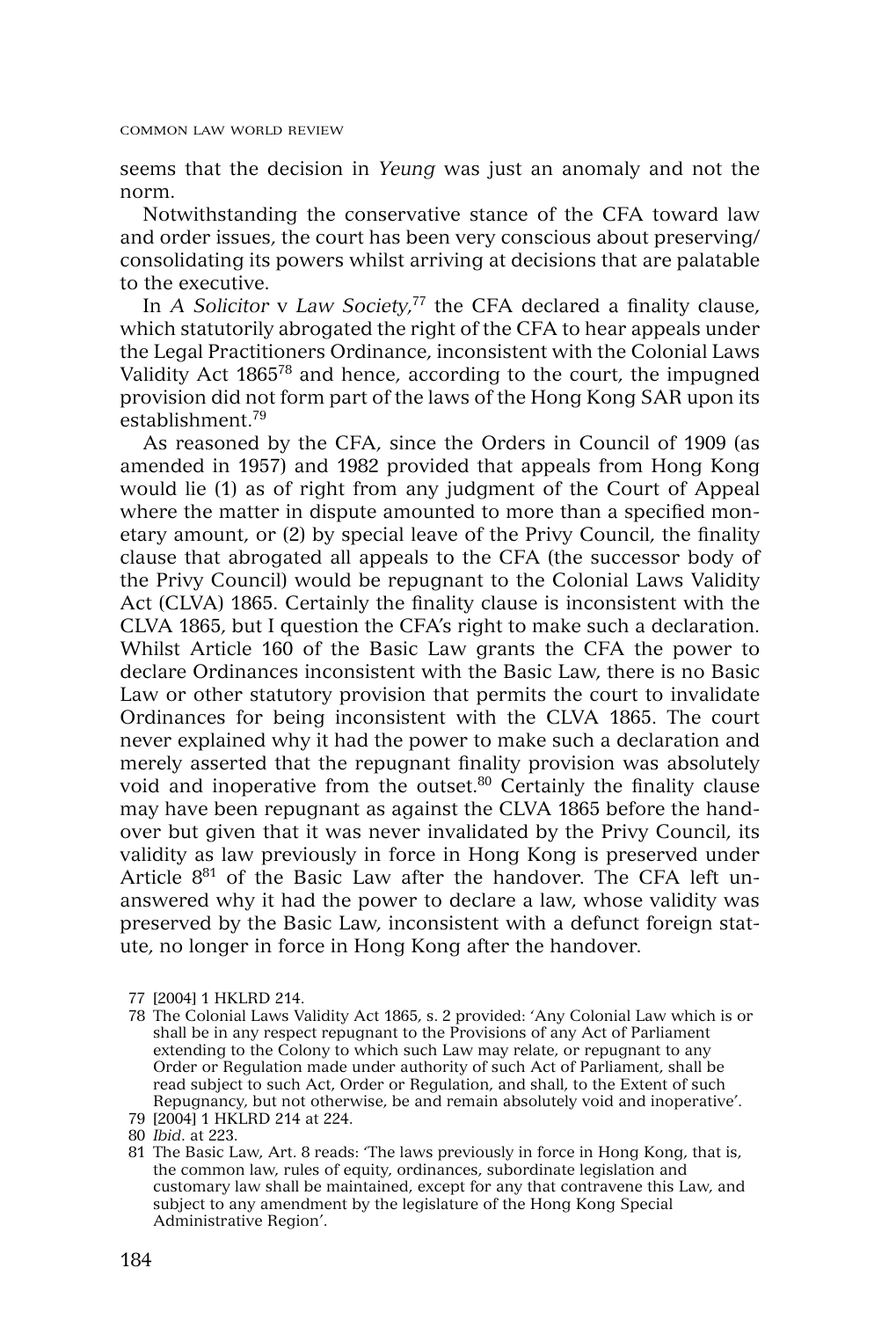Fortunately, in the alternative, the court had examined the consistency of the finality clause with the Basic Law and held that the impugned provision would in any event also be incompatible with the constitutional mandate of Article 82 which vests the power of final adjudication in the CFA.<sup>82</sup> Interestingly, the CFA conceded that, although it had the power of final adjudication under Article 82, this was not an absolute mandate as limitations on appeal may be placed by the legislature so long as they pursue a legitimate purpose and there must be reasonable proportionality between the limitation and the purpose sought to be achieved. $83$  Hence, this particular finality clause fails for abrogating the right of appeal to the CFA totally. What is curious about this portion of the judgment is not what the CFA said but what the court omitted. In his written submissions, the Secretary of Justice had justified the finality clause on the basis that Article 83 provides for the structure, powers and functions of the courts of the  $HKSAR$  at all levels to be prescribed by law. $84$  Taken to its logical conclusion, the legislature can thus technically preclude the CFA from hearing any appeals. Fully aware of the implications of Article 83, it would appear that the court, in its usual fashion of ignoring difficult provisions, astutely settled on a compromise that preserves its position as the final adjudicator of its own jurisdiction whilst providing an avenue for the legislature to regulate the court's jurisdiction statutorily in the interests of justice and efficiency.

The same political astuteness was exercised by the court in *Prem Singh*. <sup>85</sup> There, the CFA had to decide on the constitutionality of a statutory immigration scheme that required the Director of Immigration to grant a foreign national unconditional stay in Hong Kong before the latter could obtain permanent resident status under Article 24(4) which grants a non-Chinese citizen the right of abode when he has been an ordinary resident in Hong Kong for seven continuous years.

The CFA unanimously held that this statutory provision was unconstitutional, though it is interesting to compare the rationale put forward by Justice Ribeiro on behalf of the majority and that proffered by Justice Bokhary in his separate concurrence. The majority reasoned that since the non-Chinese applicant would have been subject to a limit of stay while building up his seven-year continuous period of ordinary residence, Article 24(4) therefore implicitly regards satisfaction of the permanent requirement as achievable at a time when an applicant is still subject to a limit of stay.<sup>86</sup> Therefore the

86 *Ibid*. at 572.

<sup>82 [2004] 1</sup> HKLRD 214 at 228.

<sup>83</sup> *Ibid*. at 226.

<sup>84</sup> See P. Y. Lo, 'Master of One's Own Court' (2004) *HKLJ* 47 at 60. The Basic Law, Art. 83 reads: 'The structure, powers and functions of the courts of the Hong Kong Special Administrative Region at all levels shall be prescribed by law'.

<sup>85 [2003] 1</sup> HKLRD 550.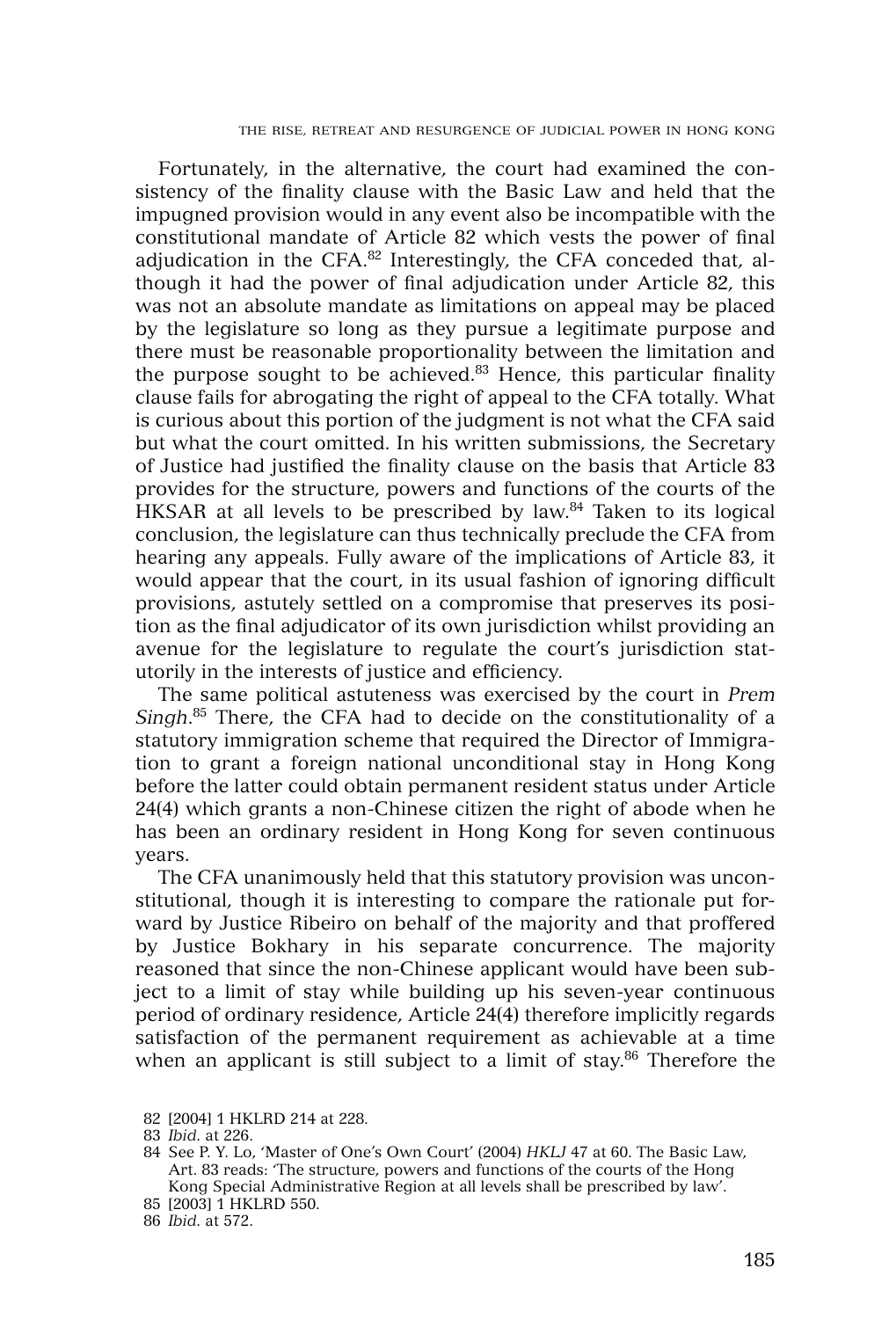legislative requirement that the applicant is not to be subject to any limit of stay after the seven years has accrued would be imposing an additional requirement incompatible with the requirements of the Basic Law. The majority's cautious, logical, but nonetheless legalistic reasoning contrasted sharply with Justice Bokhary's flourish in sweeping aside the impugned provision:

Indeed the notion of any legal right, let alone a constitutional right, being downgraded to something which can be granted or withheld as a matter of discretion is repugnant to the rule of law.87

Given that the Director of Immigration had no right to grant conditional stays after the applicant had ordinarily lived in Hong Kong for seven years, the court thereby backdated the relevant qualifying period for permanent residency to the date when the applicant first applied for unconditional stay.<sup>88</sup>

Notwithstanding this, the applicant had unfortunately overstayed by 12 days after his limit of stay had expired, before he first applied for unconditional stay in Hong Kong. Therefore according to the Director of Immigration, even as of 24 October 1998, the material date when the appellant applied for unconditional stay, he had not met the requirement of being an ordinary resident of Hong Kong for seven continuous years and could not qualify for permanent resident status.<sup>89</sup> Despite counsel on both sides asking the court to decide there and then whether this brief contravention was material, the court artfully refused their request and remitted the case to the Director of Immigration to redetermine the applicant's eligibility for permanent residency in light of the new material date and standard immigration practices. This decision is very puzzling. As pointed out by counsel for the applicant, if the material date for determining his eligibility for permanent residency was now 24 October 1998, it would be inconceivable that he would be denied his constitutional entitlement to the right of abode just because he had technically overstayed by 12 days,<sup>90</sup> especially since at that time he was employed and had no prison record. The only reason why the court decided as it did, I believe, was that since that material date, the applicant had been imprisoned three times for assault and had been sentenced to eight months two weeks of imprisonment in all.<sup>91</sup> This fact was of course irrelevant technically so far as eligibility for the right of abode is concerned, since it occurred after the material date; but being the politically savvy judges they are now, the CFA judges were not going to deny the Director of Immigration an opportunity to remove an undesirable character from Hong Kong if he so chooses, especially since it had really achieved the aim of this appeal, namely to remove

 *Ibid*. at 556–7. *Ibid*. at 578. *Ibid*. at 580. *Ibid*. at 582. *Ibid*. at 564.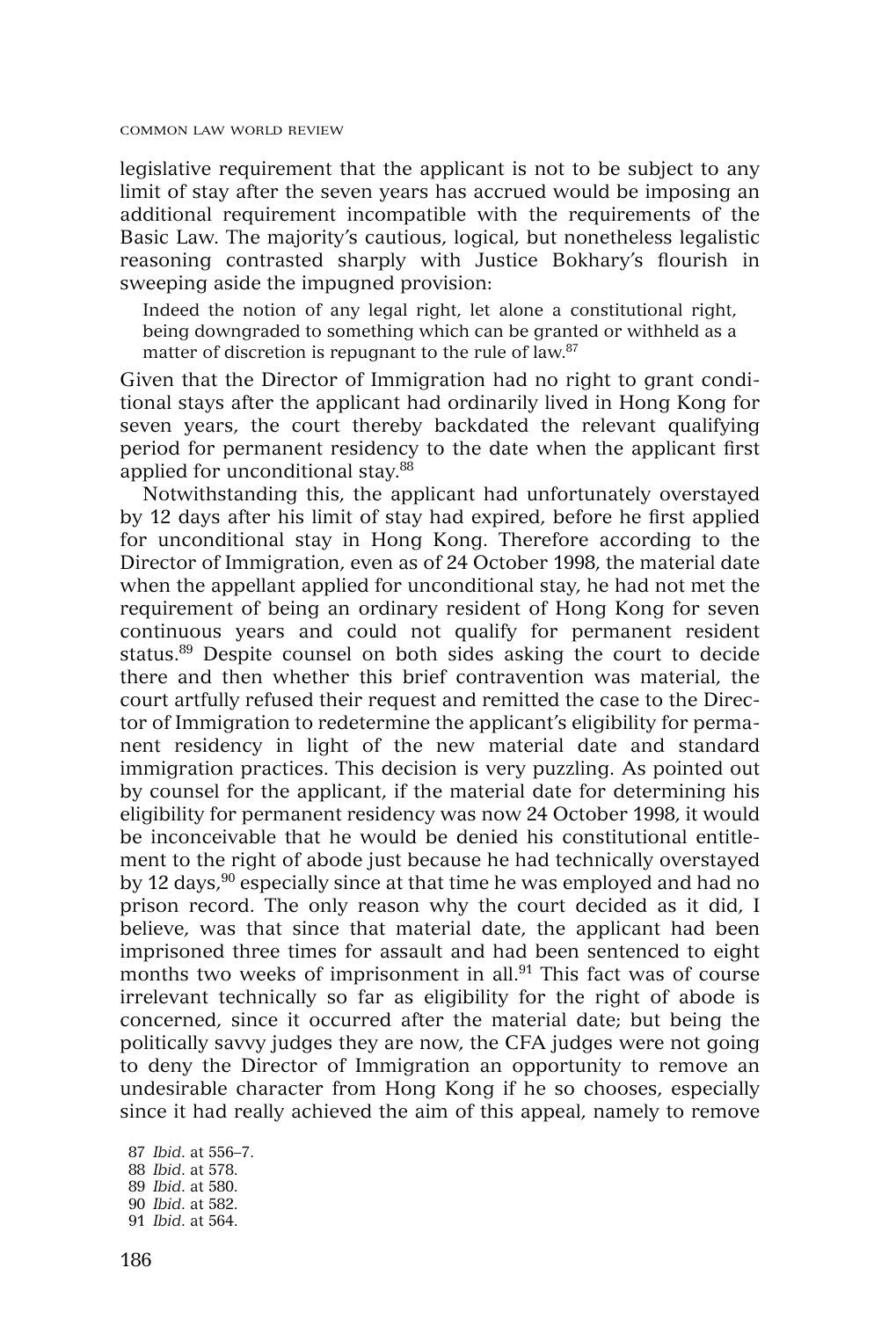the grant of a constitutional right of abode from the wild clutches of administrative discretion.

Furthermore, two strange cases concerning judicial remedies arose in 2006. In the first, *Koo Sze Yiu*, <sup>92</sup> the CFA invalidated a statutory scheme which allowed the Chief Executive, whenever he considered that public interest so required, to order the interception or disclosure of telecommunications to the government. Concerned that an immediate invalidation of the impugned legislation would unduly hamper legitimate covert surveillance activities, the CFA toyed with the idea of either according temporary validity to the impugned scheme or suspending its declaration of invalidity until corrective legislation could be enacted.<sup>93</sup> The vacillation between the two remedies is curious as the Canadian courts, the ones who first conceived of this remedy, had used both terms interchangeably and had never sought to draw a distinction between the two. $94$  This anomaly was also pointed out by Sir Anthony Mason in his concurring judgment.<sup>95</sup> According to the majority, the difference between the two remedies lies in the fact that in the former, the executive is shielded from legal liability during the interim period before the corrective legislation comes into force, whilst in the latter, no such immunity is provided.<sup>96</sup> It is very telling that the court cited no authorities for this assertion. The majority went on to suggest that a temporary validity to an otherwise unconstitutional law would only be accorded when a 'virtual legal vacuum' would ensue as a result of its immediate invalidation; in all other instances the only remedy to which the court would resort is the suspension of its declaration of invalidity.<sup>97</sup> Again, no authorities were cited for this legal proposition but it is evident that the court was trying to deter the executive from seeking this remedy on a routine basis whenever a statute was to be deemed unconstitutional.

In the second case, *Hung Chan Wah*, <sup>98</sup> the CFA had to decide whether it had the power to engage in a prospective ruling. Ultimately the court did not decide this issue but merely explored possible justifications for and objections to the exercise of this power.<sup>99</sup>

At first blush, it seems unusual for the CFA to be so coy about exercising the right to grant new constitutional remedies. After all, as discussed earlier, the CFA has never shied away from engaging in novel remedial interpretations.<sup>100</sup> It is my belief that the CFA was so

<sup>92 [2006] 3</sup> HKLRD 455.

<sup>93</sup> *Ibid*. at 467.

<sup>94</sup> See P. Hogg, *Constitutional Law of Canada*, Vol. 2, 4th edn (Carswell: Toronto, 1997) para. 37.1(d).

<sup>95 [2006] 3</sup> HKLRD 455 at 470–1.

<sup>96</sup> *Ibid*. at 467.

<sup>97</sup> *Ibid*.

<sup>98 [2006] 3</sup> HKLRD 841.

<sup>99</sup> *Ibid*. at paras. 28–33. The CFA conceded that this power might be necessary to meet the changing needs of society.

<sup>100</sup> See *HKSAR* v *Lam Kwong Wai* [2006] 3 HKLRD 808.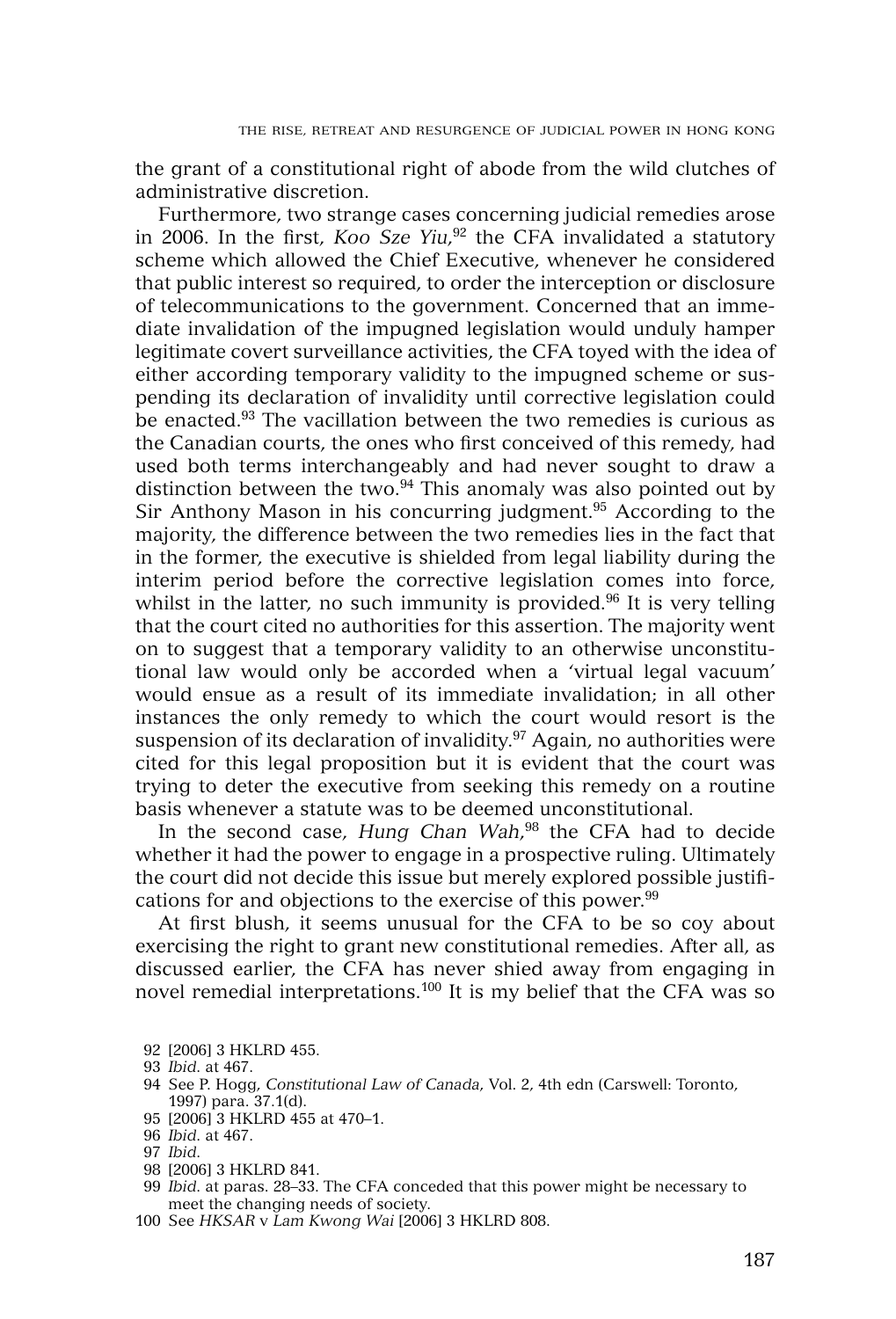circumspect only because it was fully aware that these new 'powers' were misnomers; in reality, they were respectively limitations on the judicial power to grant immediate invalidity to otherwise unconstitutional laws, and restrictions on the court's power to apply its judgment retrospectively. Having consolidated its powers slowly but surely over the years, it is thus natural for the CFA to be unwilling to relinquish any powers so readily. Astutely, by framing its reluctance to accept a judicial limitation as a disavowal of the right to exercise an 'extraordinary power', <sup>101</sup> the court was in effect retaining power under the guise of relinquishing it.

## **V. The CFA and a Generous Interpretation of the Basic Law**

In the third category are cases which concern neither the constitutionality of NPCSC Interpretations/PRC laws nor domestic law and order issues. In these instances where the CFA was confident that any political fallout following an adverse decision would be least severe, the CFA had been generous about interpreting the Basic Law and avoiding the austerity of tabulated legalism.

A prime example is the landmark decision of *Tse Wai Chun*, 102 where the CFA unanimously held that under the tort of defamation, a comment which falls within the defence of fair comment would only lose its immunity by proof that the defendant did not genuinely hold the view he expressed.103 Actuation by spite, animosity, intent to injure or other motivation, even if it is the sole motive, does not of itself defeat the defence. This redefinition of malice for the purpose of negating the defence of fair comment is groundbreaking because, prior to this decision, the conventional wisdom in the Commonwealth suggested that the defendant would be deemed to have been actuated by malice if he had some improper or personal motive when he made the alleged defamatory statement.<sup>104</sup> Unlike his usual ambivalence toward giving a robust interpretation of constitutional guarantees, Chief Justice Li in his concurrence took pains to emphasize that:

The Courts should adopt a generous approach so that the right of fair comment on matters of public interest is maintained in its full vigour.105

In the same vein, the CFA was decisive in invalidating the electoral arrangements in New Territories villages (rural pockets of Hong Kong),<sup>106</sup> which only allowed indigenous villagers, that is to say persons who could establish patrilineal descent from an ancestor who was in 1898 a resident of an established village in Hong Kong, to vote

101 [2006] 3 HKLRD 841 at para. 33. 102 [2000] 3 HKLRD 418. 103 *Ibid*. at 438.

<sup>104</sup> *Ibid*. at 433.

<sup>105</sup> *Ibid*. at 422.

<sup>106</sup> *Secretary for Justice* v *Chan Wah* [2000] 3 HKLRD 641.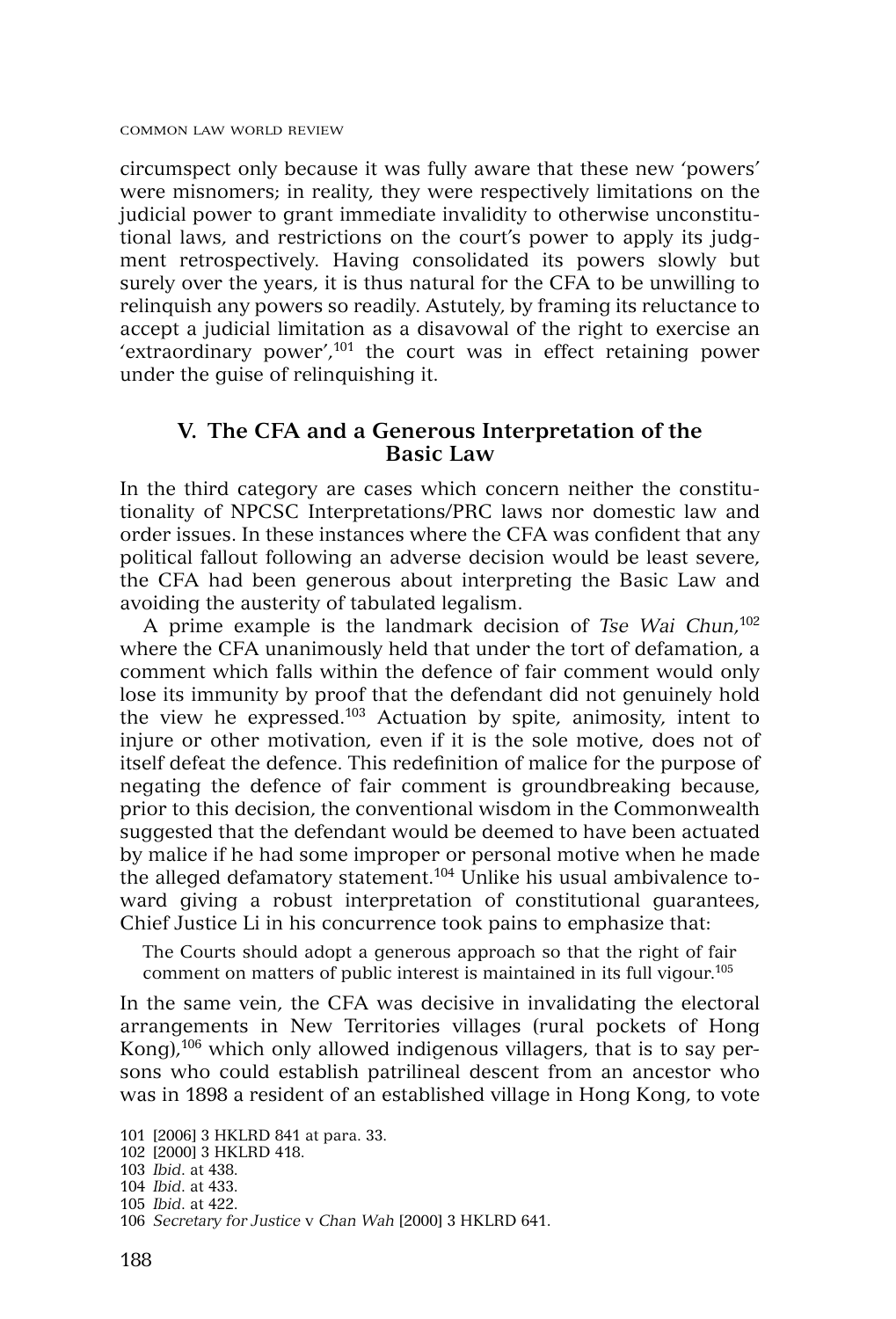or stand as candidates for village representatives, on the basis that these restrictions denied the non-indigenous villagers the right to take part in the conduct of public affairs as protected under Article 21(a) of the Bill of Rights.107 Given that the village representatives had a common duty to represent the villagers as a whole and not just the interests of indigenous villagers, this discrimination against nonindigenous villagers would hardly be justifiable but for Article 40 of the Basic Law.108 The indigenous villagers argued that Article 40, which protects the lawful traditional rights and interests of the indigenous inhabitants, implicitly included their political right to vote and stand as candidates in village elections to the exclusion of others.<sup>109</sup> Whilst the CFA did not reject the possibility that there might be derivative rights which are necessarily implicit within the rights expressly protected under Article 40, the right to exclude the political interests of non-indigenous villagers could not be so implied.110 Unfortunately the court did not provide a reason for reaching this conclusion nor did the court offer any clue as to how implied rights under Article 40 could be deduced. What is evidently clear, however, is that the CFA was too eager about promoting political equality to be fettered unnecessarily by legal niceties.

## **VI. Conclusion**

Chastised by the Mainland government for judicial overreach in *Ng Ka Ling*, where the Court of Final Appeal unabashedly declared the power to review the legislative acts of the National People's Congress, the court meekly retreated into obscurity but only to draw the contempt and chagrin of human rights activists and academic commentators.111

The fundamental jurisprudential conundrum which the CFA faces is how it can preserve the judiciary as a separate and independent branch of government whilst quelling any concerns from the Mainland that Hong Kong courts, if left unleashed, would turn the Island into another 'renegade province' in the south.

If the Hong Kong courts are too aggressive in defending the rights of the oppressed minority, they might only incur a backlash that takes the form of an Interpretation from the NPC or even an amendment of the Basic Law. On the other hand, if they are too indulgent towards

111 Above n. 4.

<sup>107</sup> The Bill of Rights, Art. 21(a) provides: 'Every permanent resident shall have the right and the opportunity . . . and without unreasonable restrictions: (a) to take part in the conduct of public affairs, directly or through freely chosen representatives'.

<sup>108</sup> The Basic Law, Art. 40 reads: 'The lawful traditional rights and interests of the indigenous inhabitants of the "New Territories" shall be protected by the Hong Kong Special Administrative Region'.

<sup>109 [2000] 3</sup> HKLRD 641 at 657.

<sup>110</sup> *Ibid*. at 658.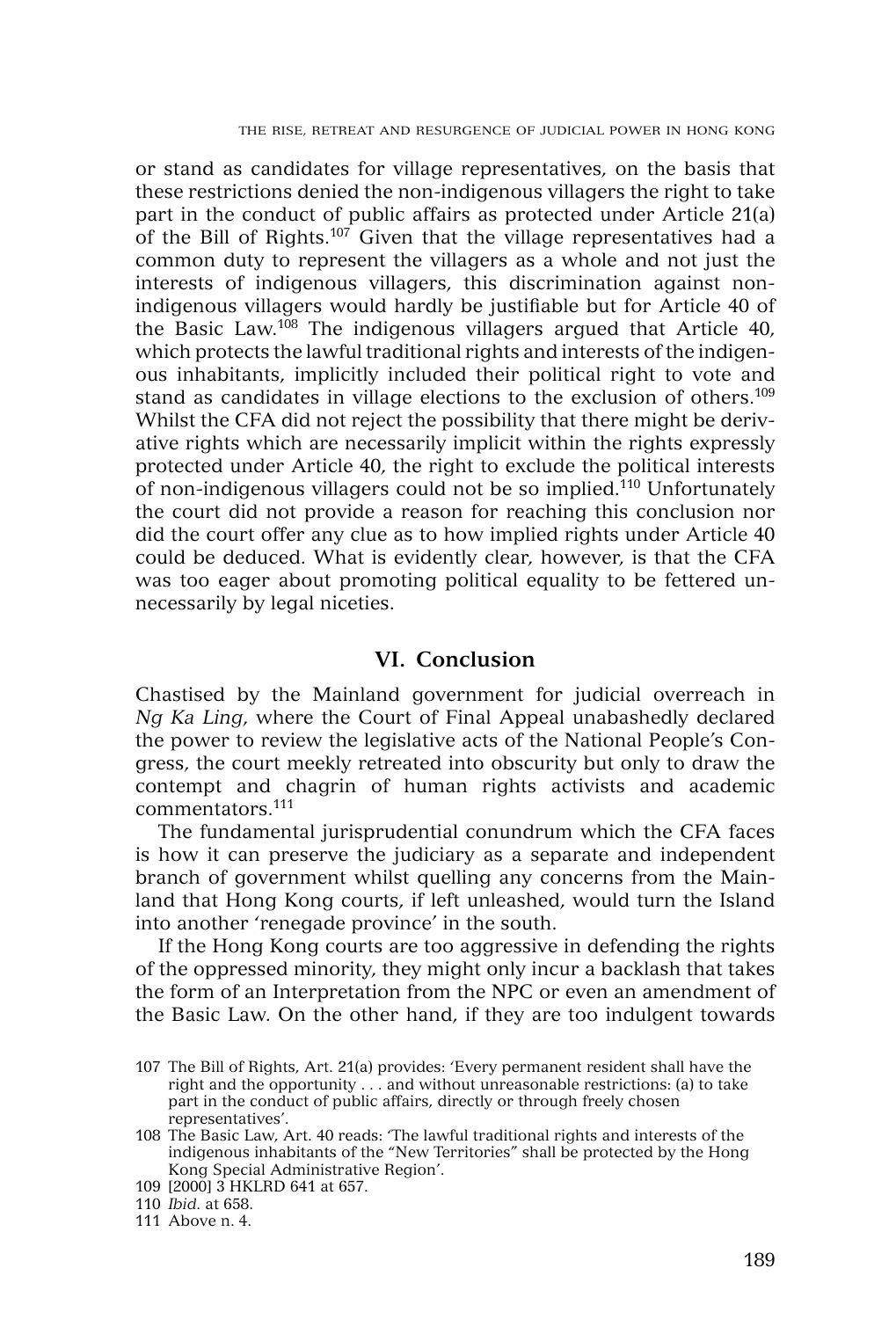the HKSAR government, the Basic Law would be reduced to a mere hollow shell that only protects constitutional rights on paper but not in practice.

After a momentary period of abdication in *Lau Kong Yung*<sup>112</sup> and *Ng Kung Siu*, <sup>113</sup> of late there has been a resurgence of judicial power, a quiet but determined effort by the CFA to put a brake on legislative and executive excesses, but its record is haphazard. It is my belief that the structure I described explains why. In sum, where decisions implicate the validity of NPCSC decisions or PRC laws implemented under the Basic Law, the court would always defer to the central government as the judiciary is fully cognizant, after *Ng Ka Ling*, that the central government would not permit bold judicial activism on matters concerning Beijing's sovereignty over the region. Where disputes concern alleged human rights violations that have no PRC implications but have law and order implications in Hong Kong, the court is generally conservative so as to afford the legislature or the executive much latitude in preserving peace and stability, and so as to save its goodwill for controversies where the CFA believes it can triumph. However, in both above-mentioned categories of cases, the judiciary, whilst granting the executive the result it seeks or, at the very minimum, can accept, is very jealous about protecting its own powers of adjudication and takes pains to preserve this prerogative. On the other hand, in rights-infringement controversies with neither NPCSC nor domestic law and order implications, the court is deliberately conscious of avoiding the austerity of tabulated legalism as the justices are probably confident that, in these instances, the backlash from the Mainland or the Hong Kong SAR government would be minimal and thus it would be most opportune for the court to intervene aggressively in such cases and advance the development of human rights in Hong Kong.

For better or worse, this is the CFA's solution to the jurisprudential conundrum of observing civil liberties in this new age of Chinese civil law domination.

Almost 300 years ago, Lord Mansfield once exhorted judges so:

We must not regard political consequences; how formidable soever they might be: if rebellion was the certain consequence, we are bound to say '*fiat justitia ruat coelum*' [let justice be done, though the heavens fall].114

Whilst the flagrant judicial disregard of political consequences may have been possible under the common law three centuries back, this approach is no longer prudent in post-colonial Hong Kong where the present legal landscape is the offspring of an unhappy marriage of two strange bedfellows with distinctively different characters. If the

112 [1999] 3 HKLRD 778. 113 [1999] 3 HKLRD 907. 114 *R* v *Wilkes* (1770) 4 Burr 2527 at 2562.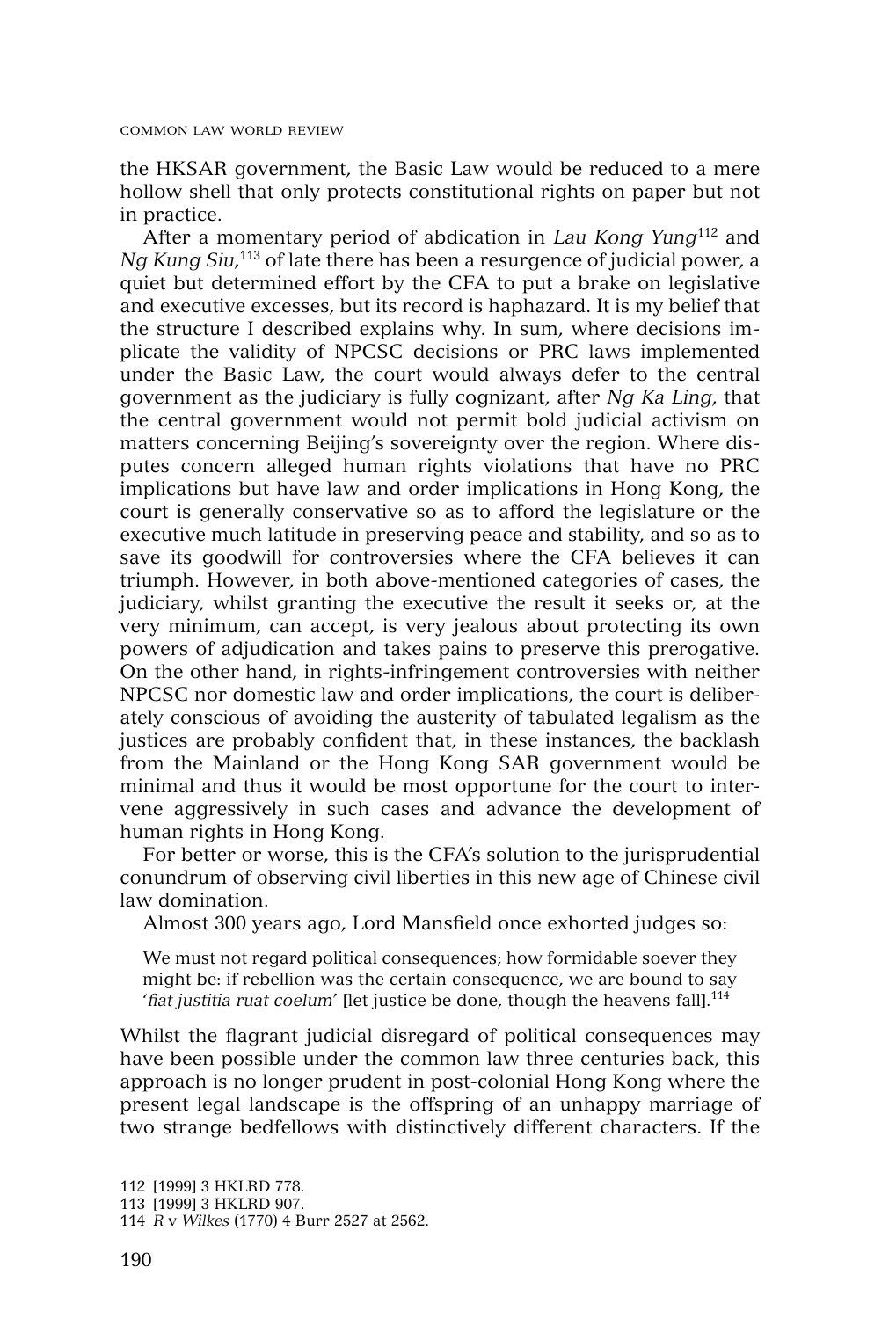CFA is blind to the political consequences of its decisions, the executive branch of the SAR government would just circumvent its judgments by routinely using the NPCSC Interpretation to censure the court and fetter its powers further. The CFA, aware that it is possibly the last vanguard of Hong Kong's autonomy and the branch of government most predisposed to safeguarding the region's semiindependence, is thus willing to permit lapses of legal logic and reasoning, to defend the old legal traditions it inherited and resist the new system it was born into.

As the eminent Hong Kong constitutional lawyer, Peter Wesley Smith, once said:

The Basic Law, with all its imperfections, must be made to work, and it cannot be made to work if judges and lawyers close their eyes to 'political fallout' and in the process, deny the constitution's character as a compromise between incompatible systems of law.115

The drafting and promulgation of the Basic Law was imbued with so much politics. Can we ever expect its interpretation to be any less political?

<sup>115</sup> P. Wesley Smith, 'Judicial Autonomy under Hong Kong's Basic Law' in R. Ash (ed.), *Hong Kong in Transition: One Country, Two Systems* (Routledge Curzon: London, 2003).